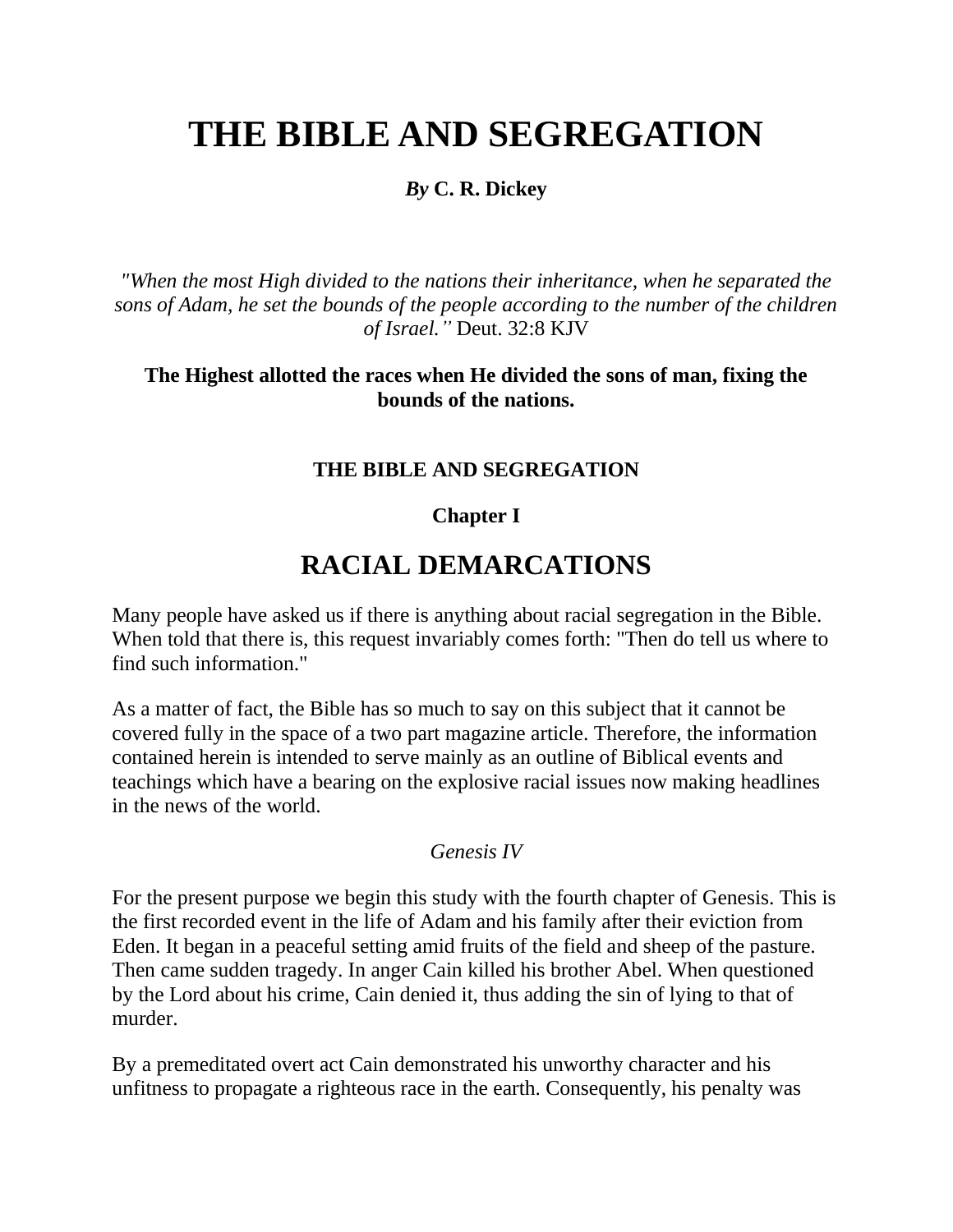banishment, in order to remove his evil influence from the household of Adam. By Divine decree, Cain and his descendants were isolated or segregated, if you please from the godly line of Adam through Seth. "A fugitive and a vagabond shalt thou be in the earth," declared the Lord God. "And Cain went out from the presence of the Lord, and dwelt in the land of Nod, on the east of Eden." The Bible gives this reading of the last clause: "and lived in a land of exile on the eastern side of Eden."

There follows a brief record of Cain's descendants, their city, their arts and crafts. It ends in the family tradition of violence with Lamech's confession: "I have slain a man to my wounding, and a young man to my hurt." A fragment of poetry, probably the oldest extant, tells it as follows:

Adah and Zilpah! Hear ye my voice, ye wives of Lamech's! Give ear to my tale:

A man have I slain in dealing my wounds,

Yea, a youth in striking my blows:

Since sevenfold is to be the avenging of Cain,

Then, of Lamech's, seventy and seven'"

Chapter four concludes with an account of the birth of Seth. Concerning him, Eve said, "For God hath appointed me another seed instead of Abel, whom Cain slew." The closing sentence is especially significant: "And to Seth, to him also there was born a son; and he called his name Enos: then began men to call upon the name of the Lord." Or, as the marginal reading puts it, "then began men to call themselves by the name of the Lord."

Here, in the opening pages of Biblical history, we find the beginnings of two divergent groups, two distinct types of civilization. The first is that of Cain, if the aggression and subversion of the Cainites can be called "civilization." For the Cainites had one unvarying pattern of life; like their progenitor, Cain, they went the way of "the world, the flesh, and the devil." The second contemporary civilization was that of Seth. Being a God conscious race, the Sethites sought the Lord, worshiped Him, and called themselves by His name.

For further proof that the separation of Cain was no inconsequential or temporary thing, turn to the fifth chapter of Genesis, which gives the genealogy of the patriarchs from Adam to Noah, and note that the name of Cain is not included in the record. His segregation was so complete and permanent that he was not registered in "the book of the generations of Adam" truly a significant fact.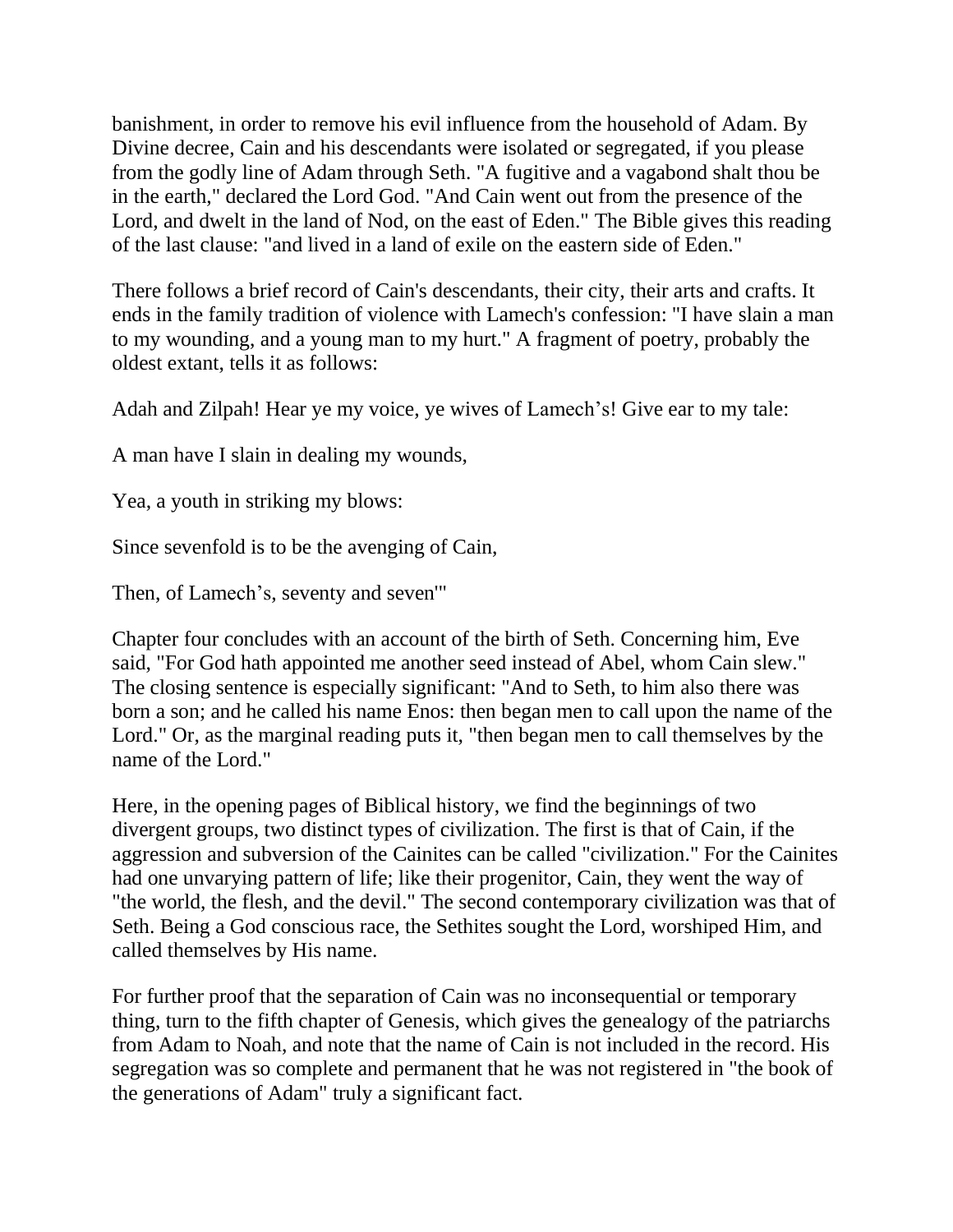### *Genesis VI*

Many centuries elapsed between the events recorded in the fourth and sixth chapters of Genesis. There is some difference of opinion among Bible scholars as to the length of this period. Archbishop Ussher's Chronology sets the time between Adam and the Flood at 1656 years; the Septuagint gives a total of 2262 years for the same period. In any case, we may be sure that enough time had passed for the Cainites and Sethites to become great multitudes and spread over large areas of the world. Each went its own separate way for a time and there is no more information about them until the fateful era of Noah.

Then, in chapter 6, the reader is confronted abruptly with dramatic circumstances which led to the greatest catastrophe in the history of the world. "With its usual directness and brevity, the Bible states the case against the once godly Sethites in the first four verses. The charge reads:

"And it came to pass, when men began to multiply on the face of the earth, and daughters were born unto them, that the sons of God saw the daughters of men that they were fair; and they took them wives of all which they chose. And the Lord said, My spirit shall not always strive with man, for that he also is flesh: yet his days shall be an hundred and twenty years. There were giants in the earth in those days; and also after that, when the sons of God came in unto the daughters of men, and they bear children to them, the same become mighty men which were of old, men of renown." (Gen. 6:14.)

God's sentence of guilt and the penalty imposed follow immediately in the next three verses:

"And God saw that the wickedness of man was great in the earth, and that every imagination of the thoughts of his heart was only evil continually. And it repented the Lord that he had made man on the earth, and it grieved him at his heart. And the Lord said, I will destroy man whom I have created from the face of the earth; both man, and beast, and the creeping thing, and the fowls of the air; for it repenteth me that I have made them." (Gen. 6:57.)

Thus we have before us the ending of a wonderful era the passing of a great civilization into oblivion.

The most astonishing thing about the extreme sentence against the people of Noah's time is that they are charged with only one sin with the violation of only one command and that is the decree that the godly line, selected to serve God's purpose, *must* maintain its racial purity. "Each after his kind" is a basic law for all the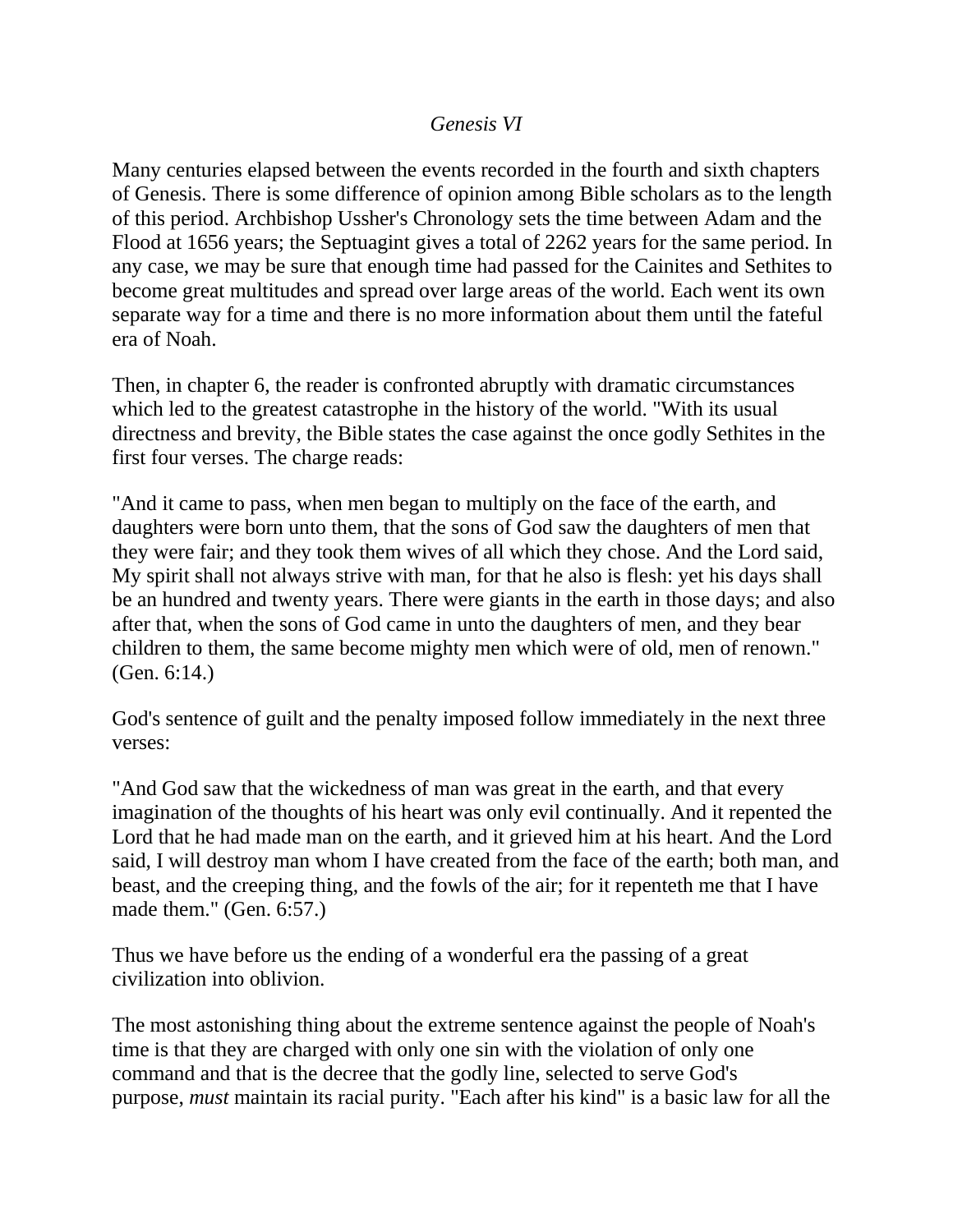different races of mankind, as well as for all the other living things of His manifold creation. Lesser creatures keep this law instinctively; only man deliberately defies the natural order.

For centuries theologians have disagreed about the exact nature of the intrusion which brought about the miscegenation of that period. Opinions differ as to the meaning of the words "sons of God." Some scholars believe that they refer only to the Cainites, who undoubtedly did mix to some extent with Sethites; but others of equal standing believe that the reference is to angels, the "fallen angels" mentioned in II Peter 2:4 and Jude 6. Dr. Moffatt substitutes "the angels" for "sons of God"; "The sons of the gods noticed that the daughters of men were attractive; so they married those whom they liked best."

However, agreement on the meaning of the words in question is not essential to the purpose of this study. The point of importance here is that some kind of infiltration did take place which resulted in marriages contrary to God's established order and His expressed will. Therefore, the sin responsible for the death sentence was a widespread and forbidden mixing of dissimilar peoples, which corrupted utterly the sons and daughters of Adam and Seth, a race that numbered among its early notables the beloved Enoch who "walked with God."

"But Noah found grace in the eyes of the Lord .... Noah was a just man and perfect in his generations, and Noah walked with God." Hence Noah was worthy to become the founder of a new order based on obedience and service to God. He prepared an ark of refuge for his family as commanded. When it was finished God shut them in. Seven days later the Flood began and continued until " ... every living substance was destroyed which was upon the face of the ground, both man, and cattle, and creeping things, and the fowl of the heaven; and they were destroyed from the earth: and Noah only remained alive, and they that were with him in the ark" (Gen. 7:23). So defiance of *one* Divine command brought to an end one of the greatest eras in world history.

# *Genesis IX*

This chapter records the beginning of a new age and God's rainbow covenant with Noah. Inasmuch as the genealogy of Noah and his sons is found in the tenth chapter, it is arresting to find this singular statement in chapter nine, verse 18:

"And the sons of Noah, that went forth of the ark, were Shem, and Ham; and Japheth: *and Ham is the father of Canaan."*

Evidently the last clause was added as a clue to the incident which follows concerning Ham and his father. Whatever Ham's indiscretion was, Noah "knew what his younger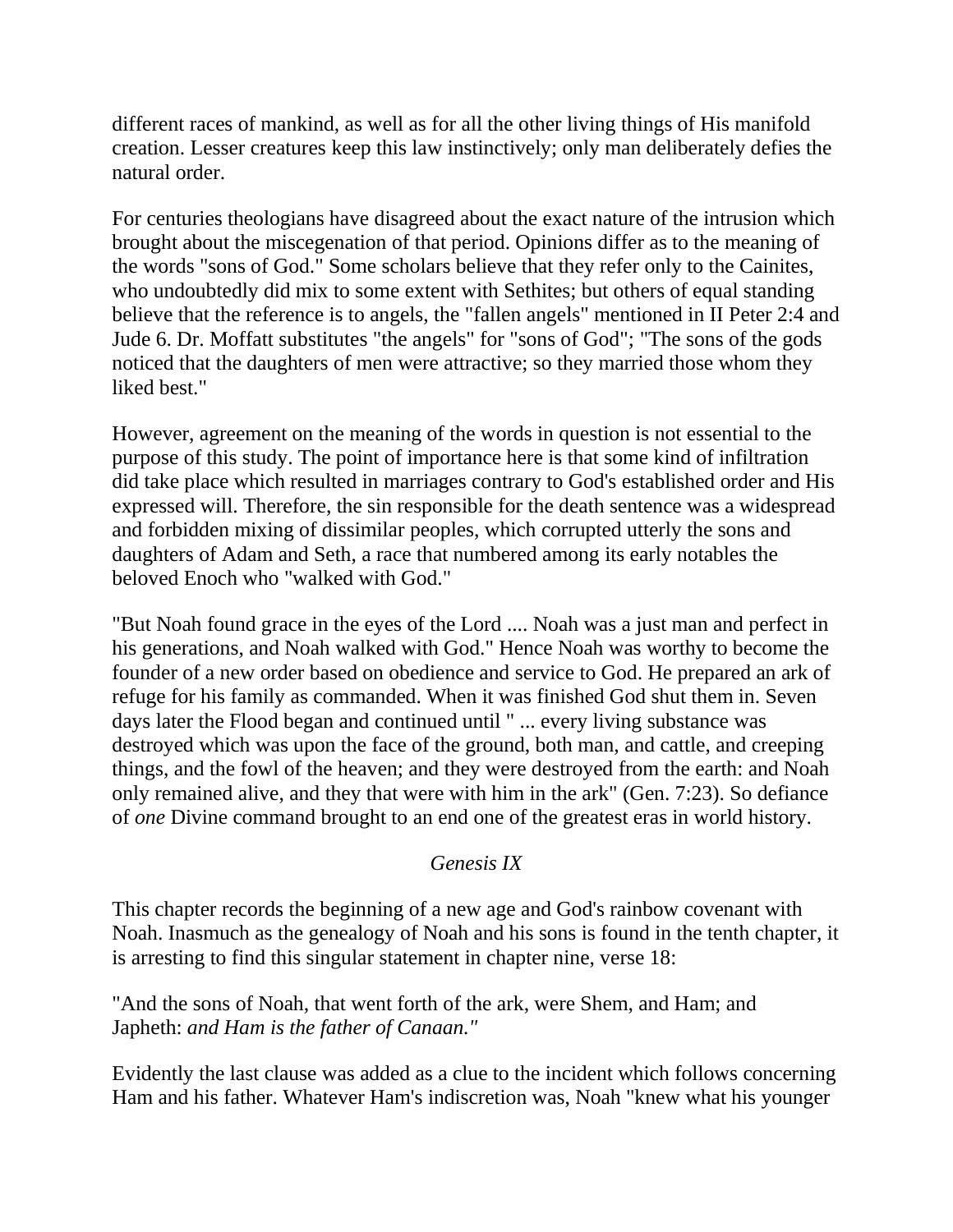son had done unto him?" We agree with the Rev. T. H. Leale's comment on this statement:

"The expression implies something more than carelessness or omission, and suggests the idea of some positive act of shame or abuse." *(Preacher's Homiletic Commentary,* Gen., p. 162.)

The act was of such a nature that it moved Noah to pronounce a curse not, it seems, upon Ham, as one might expect but upon his son Canaan. It reads:

"Cursed be Canaan; a servant of servants shall he be unto his brethren. And he said, Blessed be the Lord God of Shem; and Canaan shall be his servant. God shall enlarge Japheth, and he shall dwell in the tents of Shem; and Canaan shall be his servant." (Gen. 9:25-26.)

Perhaps Ham's character had been tainted by association with Cainites. He may have married a Cainites woman, in which case his son Canaan could have been the means of perpetuating the evil works of Cain in the new order founded on the house of Noah. While the cause may be obscure, the effect is clearly stated: Noah's grandson Canaan and his descendants were removed from their official status in the great patriarch's family and reduced to servitude among their kinsmen. "A servant of servants shall he be unto his brethren" this Hebraism denotes extreme degradation, a state of slavery.

To illustrate how this sort of thing follows through in Bible history, turn to Genesis 10, verses 15-20, and note among Canaan's descendants the Jebusites, Amorites, Hivites, Canaanites, et cetera. Then turn to Joshua 9, and discover these same people "gathered together, to fight with Joshua and with Israel, with one accord." The chapter concludes with this report:

"And Joshua made them that day hewers of wood and drawers of water for the congregation, and for the altar of the Lord, even unto this day, in the place which he should choose." (Joshua 9:27.)

We are hearing much idle talk these days to the effect that there must be no such thing anywhere as "second class citizens." This nonsense is based on the assumption that God created all human beings equal in every respect, and that He has drawn no lines of distinction among them. But in the Bible we find inequalities that segregate into classes members of the same family, to say nothing about distinctive qualities of race and color. Not man but God decides a person's status in society. As the Psalmist declared:

"God is the judge: He putteth down one, and setteth up another." (Ps. 75:7).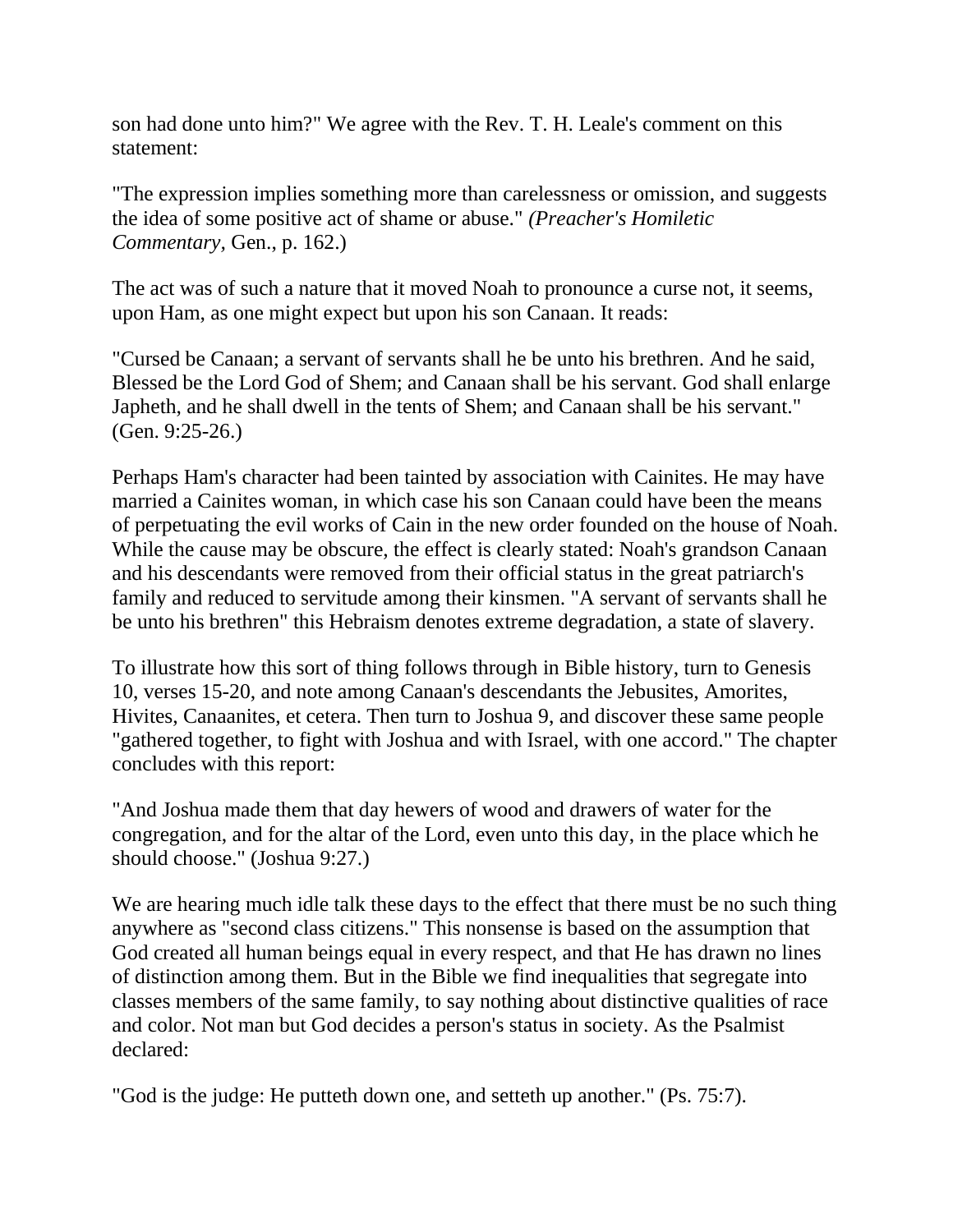### *Genesis* X

A modem historian would need many volumes to tell the story which is crammed into this one chapter. It is a register of the chief families of Noah's three sons. It says of Japheth, his sons and grandsons:

"From these they spread themselves over the seacoasts of the countries of the nations, each with their language amongst the gentile tribes," (Gen. 10:5*)*

Three of Ham's sons receive special mention. Cush was the father of Nimrod, renowned as a powerful ruler and "mighty hunter." His empire at first was Babylon, "from which he pushed out into Assyria, building the great city of Nineveh ..." (Moffatt). It has been aptly said of him:

"Proud Nimrod first the bloody chase began,

A mighty hunter and his prey was man."

Ham's son Mizraim is associated with Egypt; his name is used in the Old Testament for Egypt or the Egyptians. Listed among several branches descended from Mizraim we find Israel's old enemies, the Philistines. Canaan, as mentioned above, fathered many of Israel's enemies, including the Canaanites, who spread abroad from Sidon and Gaza to Sodom and Gomorrah. "These are the sons of Ham, after their families, after their tongues, in their countries, and in their nations."

Last but foremost in the roster is the family of Shem, the father of all the children of Eber (Heber), "the ancestor of all the Hebrews" according to both Moffatt. The house of Eber was divided into two branches, one headed by Peleg and the other by his brother Joktan. Japheth Ham Shem "These are the families of the sons of Noah, after their generations, in their nations: and by these were the nations divided in the earth after the flood."

### *Genesis XII*

Bible history is the story of civilized man. In the first ten chapters we have glimpsed his progress and pitfalls from Adam to the Deluge; and onward from Noah to a new and remarkable development in history. Chapter II marks the dividing line between the old order and the new. The tower of Babel episode brought about the confusion of languages and the scattering of the people "abroad upon the face of all the earth." Up to this point the Bible has been concerned with Adamic history in its broad and general sense; but now it narrows down, first to the Peleg branch of Shem's family,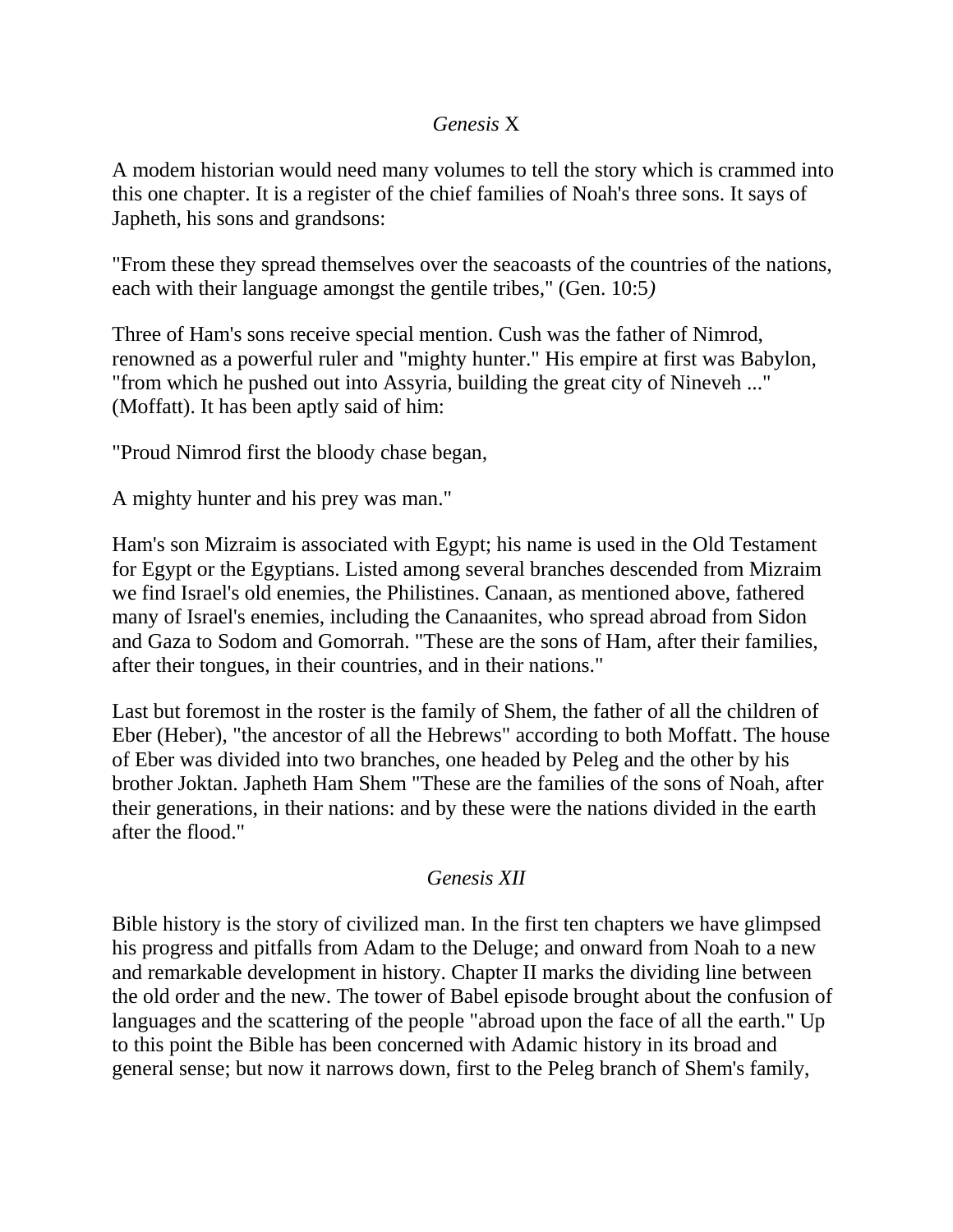then to one man in that line, namely, the man Abram, or Abraham, as he was called later.

From Genesis 12, the stream of history moves forward from Shem and Abraham to the Anointed One, Jesus Christ, the Saviour and King. Here is the one fact of supreme importance. All else is secondary. Knowledge of the will and ultimate purpose of the true God was to be preserved in the line of Shem through Abraham. The first step toward this end was the great covenant which has set the course of history from its beginning to the present time. It reads as follows:

"Now the Lord had said unto Abraham, Get thee out of thy country, and from thy kindred, and from thy father's house, unto a land that I will shew thee, and I will make of thee a great nation, and I will bless thee, and make thy name great; and thou shalt be a blessing: and I will bless them that bless thee, and curse him that curseth thee: and in thee shall all the families of the earth be blessed," (Gen. 12:13.)

Notice that the future condition of men and nations was to be determined by their attitude toward the Covenant Race: if cooperative, they would be blessed; if belligerent, they would be punished according to their deeds. The covenant plan moved slowly at first as God carefully selected the founding fathers of His chosen race and kingdom. He called one and rejected another on the basis of fitness for His purpose. In this process of Divine selection one can find the key to a proper understanding of today's race problems, if he will seek truth with an open mind and honest heart.

# *Genesis XVI, XVII, XXI*

These chapters establish proof of discrimination in God's plan, discrimination which bears directly on the segregation controversy today. Abram and Sarai, in their impatience for an heir, attempted to provide a substitute via Hagar, Sarai's Egyptian handmaid. Although Ishmael was born in due time, the experiment was a failure and brought grief to all concerned. First, it violated God's will as stated to Abram and Sarai; and second, it violated the law of race purity, for Ishmael was a half breed and not a legal son in the covenant line. God rejected Abram's plea that Ishmael might inherit the greatest of all covenants between God and man.

As if to wipe out past blunders and start over, God changed Abram's and Sarai's names to Abraham and Sarah, and augmented the covenant shortly before the birth of Isaac (Ch. 17). The name "Abraham" means "father of many nations" or multitudes. Sarah's name means "princess" and of her God said: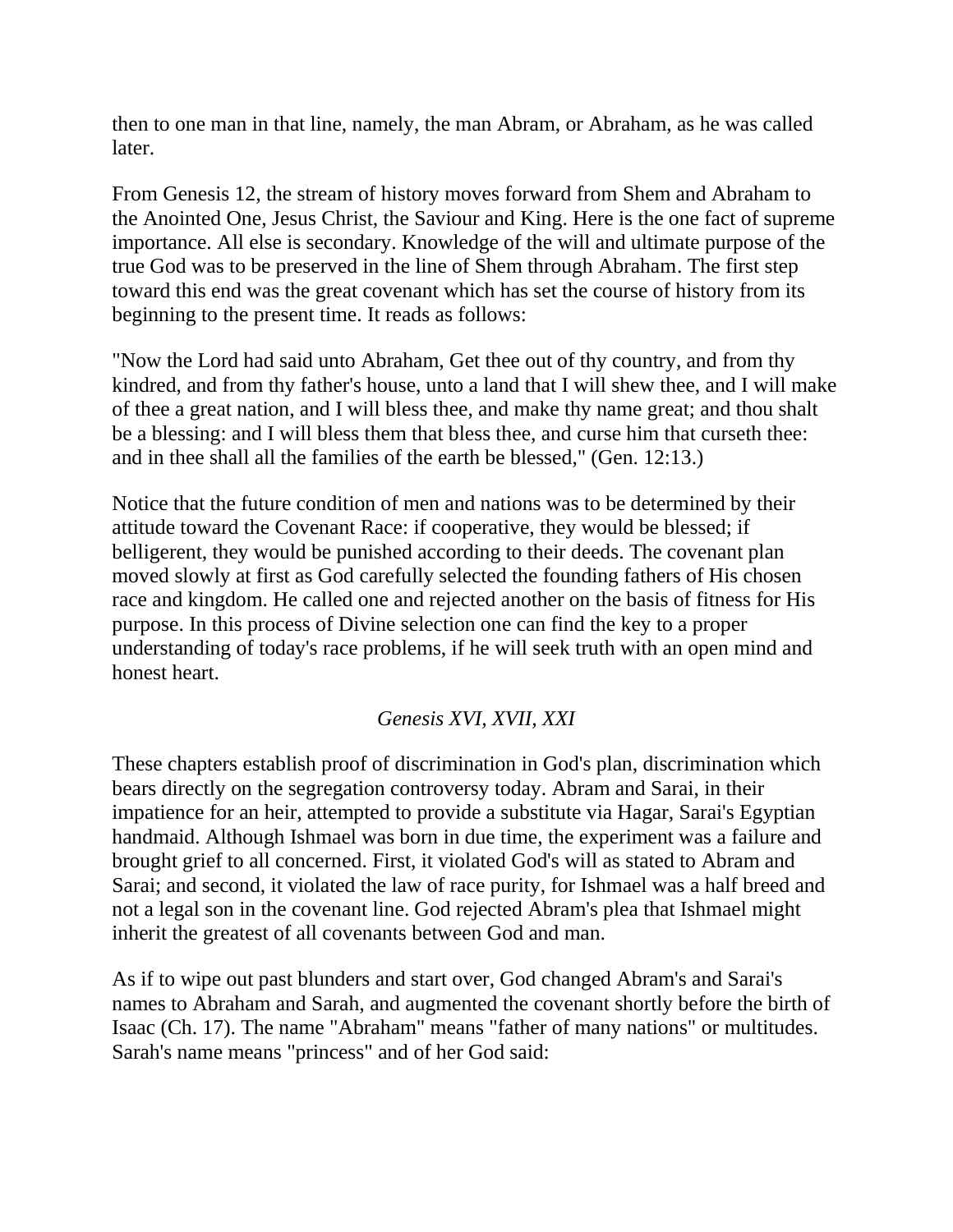"I will bless her, and give thee a son also of her: yea, I will bless her, and she shall be the mother of nations; kings of people shall be of her," (Gen. 17:16.)

Then to Abraham the Lord said:

"Sarah thy wife shall bear thee a son indeed; and thou shalt call his name Isaac: and I will establish my covenant with him for an everlasting covenant and with his seed after him. As for Ishmael ... Behold I have blessed him ... But my covenant will I establish with Isaac, which Sarah shall bear unto thee at this set time in the next year," (Gen. 17:19-21)

Thus Divine events come on schedule exactly as planned, in spite of man's impatience and mistakes.

Let the skeptics give attention especially to verses 9-14 of chapter 21. Observing Ishmael's mocking attitude, Sarah said to Abraham:

"Cast out this bondwoman and her son: for the son of this bondwoman shall not be heir with my son, even with Isaac." Abraham was distressed at the thought, but God said to him:

"Let it not be grievous in thy sight because of the lad, and because of thy bondwoman; in all that Sarah hath said unto thee, hearken unto her voice; *for in Isaac shall thy seed be called."*

Verse 14 portrays the final scene as Abraham sorrowfully sent Hagar and Ishmael away to remain apart segregated from the Covenant Race yet to come through Isaac. Bleeding hearts weep not for Ishmael! He was to receive God's mercy and blessings *within the bounds of his own kind* "twelve princes shall he beget, and I will make him a great nation" (17:20). He was wholly unfitted for the high calling of God in Isaac, and would have been a disrupting influence had he remained within the domain of Isaac. Before his birth an angel of the Lord said of him: ..... His hand will be against every man, and every man's hand against him" (16:12).

# *Genesis XXIV*

Now that we have God's plan before us, as stated in the covenant with Abraham, we shall outline concisely its course and development through the years to come. By the time Isaac was forty years of age, Sarah had died and Abraham was old. There was no suitable wife for Isaac in Canaan. So Abraham said to his most trusted servant: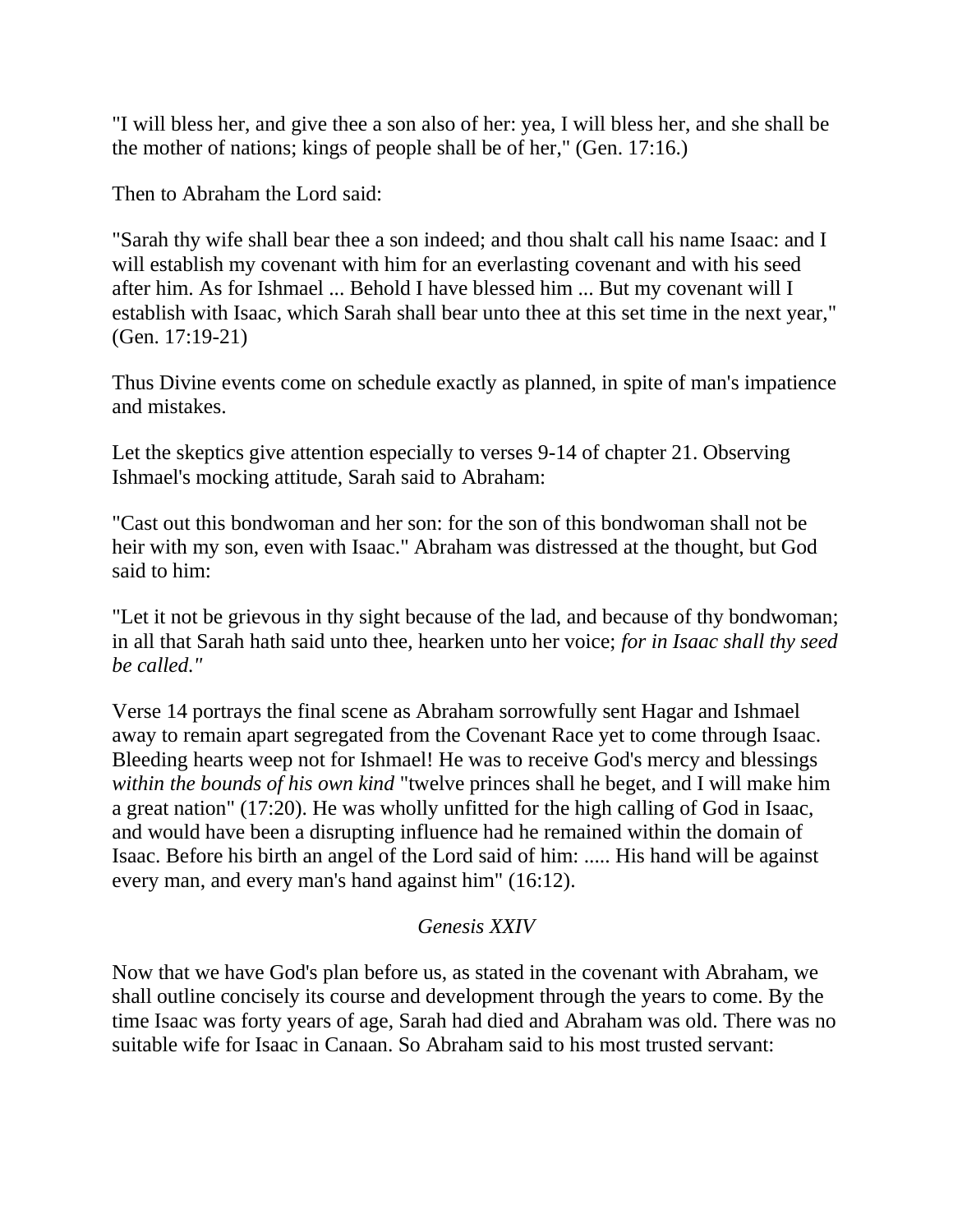"Put, I pray thee, thy hand under my thigh: and I will make thee swear by the Lord, the God of heaven, and the God of the earth, *that thou shalt not take a wife unto my son of the daughters of the Canaanites,* among whom I dwell: but thou shalt go unto my country, and to my kindred, and take a wife unto my son Isaac." (Gen. 24:24.)

The servant started on his journey with Abraham's assurance that he would be guided in his mission by an angel of the Lord. And that is how the trek led to Rebekah, granddaughter of Nahor, Abraham's brother. Some years later Esau and Jacob were born to Isaac and Rebekah. Though twins, they were entirely different. "Two nations and two manners of people," the Lord said of them, "and the one people shall be stronger than the other people; and the elder shall serve the younger" that is, the Esau people would be subservient to the Jacob people (25:23-25). Thus, according to qualities inherent in their nature, God classifies some of His people inferior and others superior. And who are we to question His wisdom or presume to change what He has decreed?

Jacob had his faults but he was not a man with malice in his heart. Esau hated Jacob and said in his heart, ''The days of mourning for my father are at hand; then will I slay my brother Jacob" (27:41). His choice of wives also reveals the bent of his nature. His first two wives were "daughters of Heth"; that is, Hittites, who were a sore trial to Rebekah (27:46); his third was a daughter of Ishmael (28:69). Incidentally, the Hittites descended from the Ham Canaan line.

Jacob, like his father Isaac, sought marriage among the kinsmen of Abraham. His wives, Leah and Rachel, were the daughters of Laban; later, at their insistence, he took as wives their maids, Bilhah and Zilpah. I t seems likely that the two maids came from families who had long been associated with those of Nahor and Laban, as no protest was made against them and their sons were included in the covenant. These four women gave birth to Jacob's twelve sons, from whom came the Israelites of Biblical history and fame.

From this first part of our study an important truth emerges: it is that the men whom God chose to institute upright nations in the world were altar builders. Noah, Shem, Abraham, Isaac, and Jacob Israel all set up altars wherever they went and worshiped the one true God. Ham, Ishmael and Esau built no altars to the God of Noah and Abraham. The peoples who came of them turned early to idolatry and made their own gods.

It is well to remember also that not all individuals in the righteous line led exemplary lives. Even the best among them made grievous errors. But their tendency was always upward; if they fell, it was forward, with hands reaching out to God for strength to rise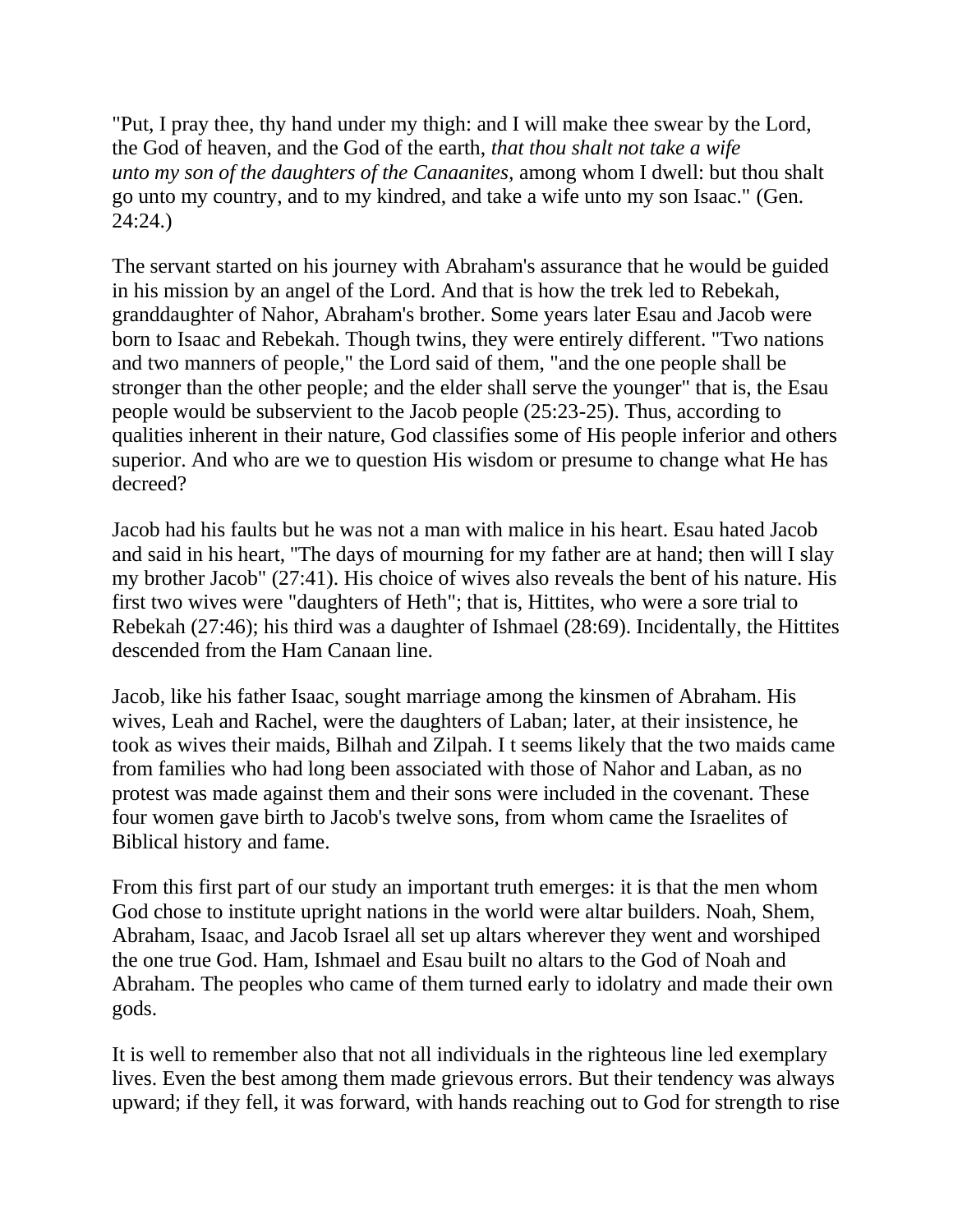and try again. Their sins led them to repentance. Conversely, not all individuals in the godless line were bad. Some exhibited personal traits of kindness and goodness; but the tendency in general was always downward, away from God and His righteousness without repentance.

# **THE BIBLE AND SEGREGATION**

# **Chapter II**

# **GOD SET THE BOUNDS**

We have already mentioned that the Bible story narrowed down for a time to Abraham and Isaac. Now we come to the promise of a tremendous expansion through Jacob and his twelve sons.

# *Genesis XXXV*

Jacob was encamped at Bethel with his large family and many possessions. He built there an altar and worshipped God. Then the Lord appeared and said to him:

"Thy name is Jacob: thy name shall not be called any more Jacob, but Israel shall be thy name: and he called his name Israel. And God said unto him, I am God Almighty: be fruitful and multiply; a nation and a company of nations shall be of thee, and kings shall come out of thy loins; and the land which I gave Abraham and Isaac, to thee I will give it, and to thy seed after thee will I give the land."

Jacob's new name Israel signifies "a prince of God." The angel who wrestled with Jacob at Peniel said to him:

"Thy name shall be called no more Jacob but Israel: for as a prince hast thou power with God and with men, and hast prevailed." (Gen. 32:28.)

Henceforth JacobIsrael was a dedicated man, destined through his offspring to rule with God in the affairs of men and nations, even unto the coming of Jesus Christ to "reign over the house of Jacob forever" (Luke 1:32-33).

Before God could accomplish the next major development in the Divine plan, it was essential for Jacob. Israel's family to increase and become a great multitude. This would take time, several centuries, in fact. He selected Egypt as the locale for this numerical expansion, and Joseph as the key figure in the transition. Hence Joseph's rise to power in Egypt was God's means of guiding and protecting the covenant race, consisting of "seventy souls" in the days of its infancy. Joseph settled his father and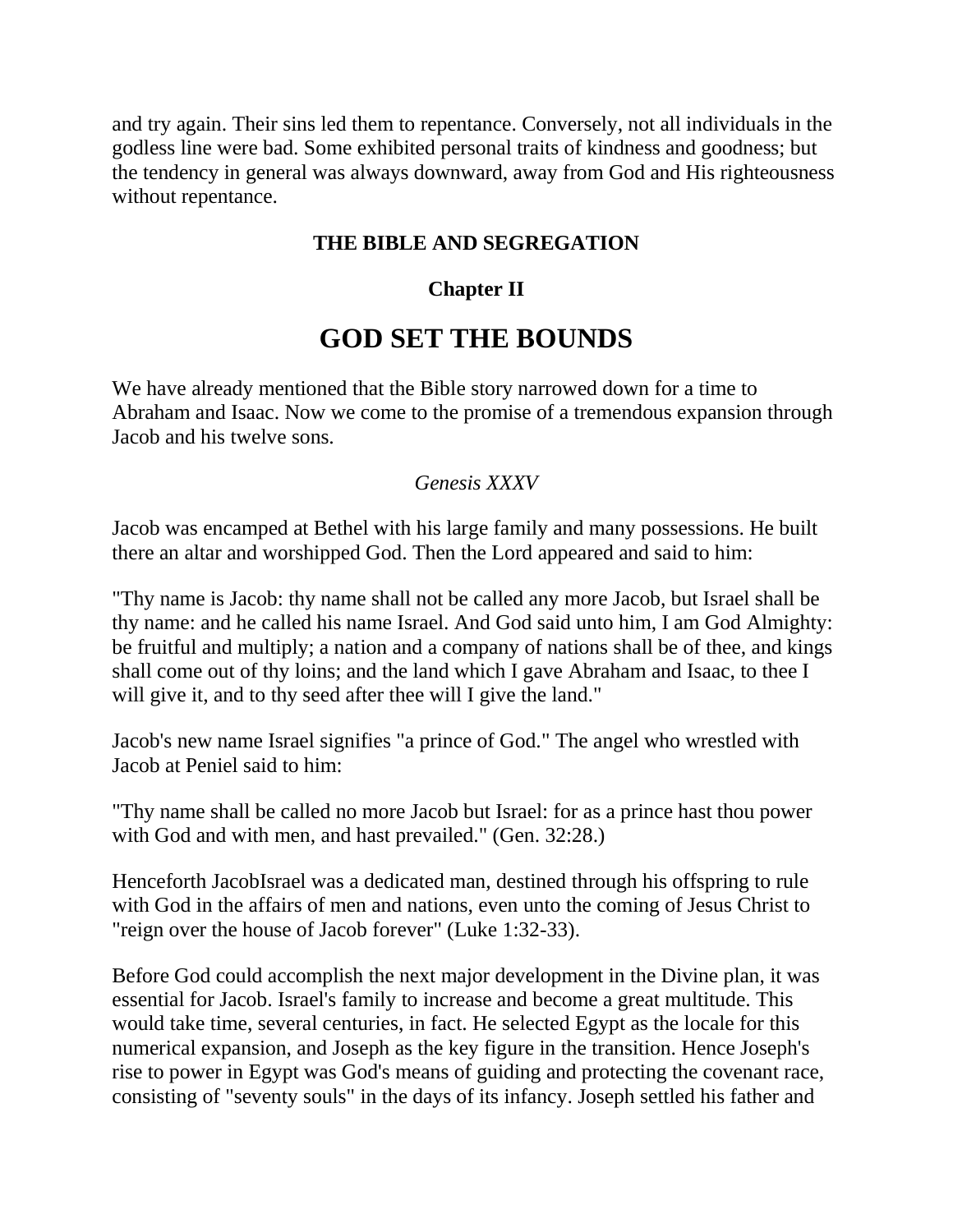brothers in Goshen, a district in Egypt adapted for flocks and herds, situated in the rich delta area a few miles northeast of On. There they prospered and enjoyed many privileges during the lifetime of Joseph.

# *Genesis XLVIII*

We pause here because the importance of this chapter is overlooked completely by modern Biblical scholars. Shortly before Jacob's death he called for Joseph and his two sons. Joseph had married in Egypt and his sons belonged to that nation by birth and circumstances. Their mother was a woman of high rank, approved by the king as Joseph's wife. Her father belonged to the notable priestly order of On, esteemed in Herodotus' day as the most learned in all Egypt. Even so, Jacob knew that it was not God's will for Joseph's sons to remain Egyptians; he must see to it that they find their appointed places in the covenant family of Israel.

Jacob accomplished this purpose by adopting Ephraim and Manasseh as his own sons. "And now," Jacob said to Joseph, "thy two sons, Ephraim and Manasseh, which were born unto thee in the land of Egypt before I came unto thee into Egypt, arc mine; as Reuben and Simeon, they shall be mine." In blessing Joseph and the lads, Jacob said: " ... let my name [Israel] be named on them, at1d the name of my father's Abraham and Isaac; and let them grow into a multitude in the midst of the earth." Prophesying of their future, Jacob said that Manasseh would become a great people or nation, and that Ephraim would become a multitude of nations. Thus they were predestined to become the latter day "nation and company of nations" promised to Jacob at Bethel (Gen. 35:11).

Commenting on this prophetic and highly significant transaction, theologian Lange wrote:

"They [Ephraim and Manasseh] shall not be two branches, merely, of one tribe but two fully recognized tribes of Jacob and Israel, equal in this respect to the firstborn Reuben and Simeon."

Speaking of Jacob's signal tribute to the house of Joseph, another writer has aptly said:

"Joseph was worthy of special honor. He was the noblest son of the family. He saved the house of Israel, as well as of Egypt. This act of Jacob would give two shares in the land of promise to his beloved and distinguished son,"

*Exodus I*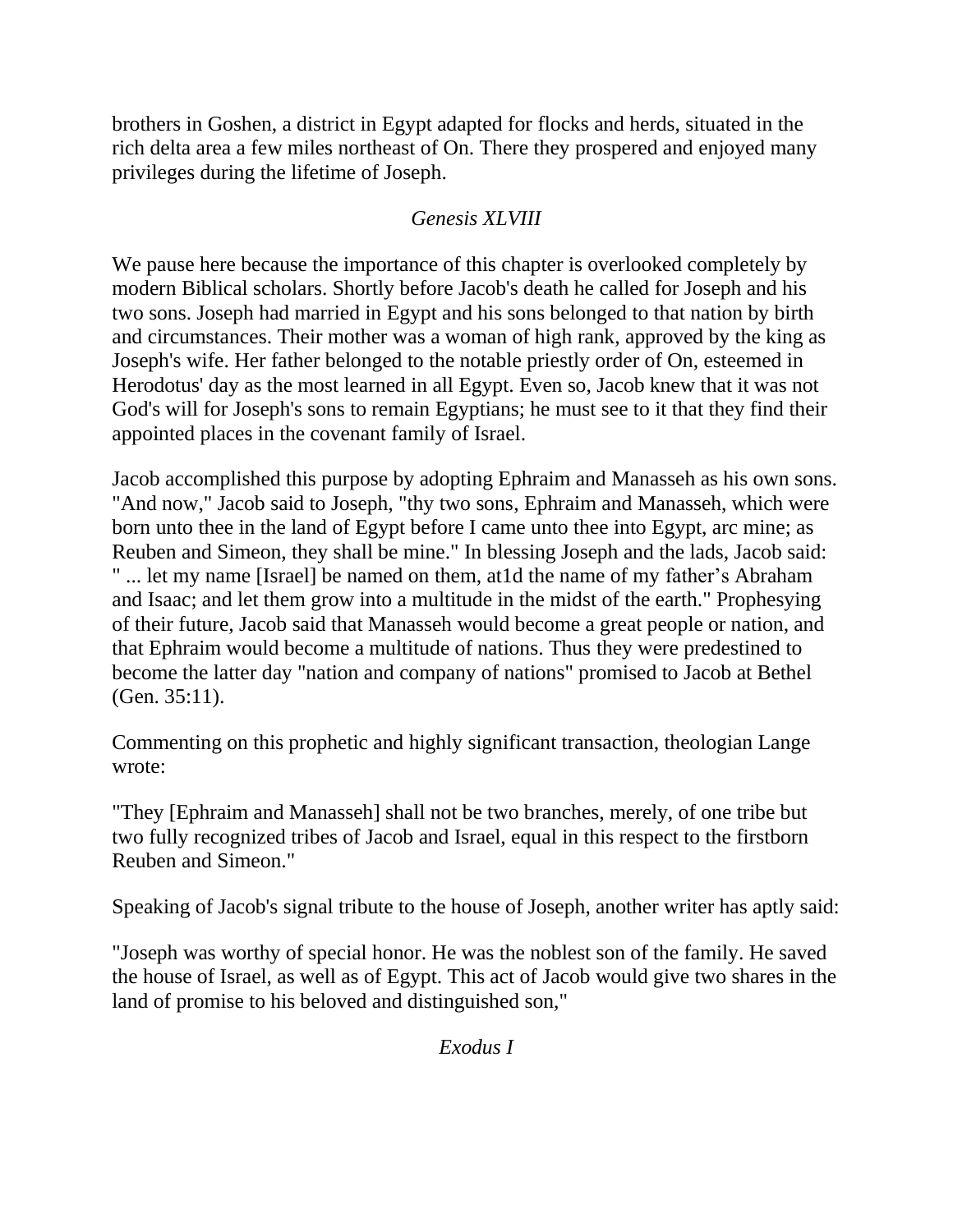After Joseph's death, things went well with the families of Israel for a time. Eventually "there arose up a new king over Egypt which knew not Joseph" then the Lord's people suddenly found themselves reduced to servitude and almost unbearable hardships. The Egyptian taskmasters "made their lives bitter with hard bondage, in morter, and in brick, and in all manner of service in the field: all their service, wherein they made them serve, was with rigour."

The question arises as to why God subjected His people to bondage in Egypt. God's chief concern for them was to preserve their faith and their racial purity. He knew that suffering would cause them to cleave to Him, and that Egyptian customs would not encourage close association and intermarriage. Therefore, Egypt was the most likely place to keep Israel segregated during the long period of numerical growth. These statements are supported by Dr. John D. Davis when he says in his *Dictionary of the Bible,* page 414:

"There is reference to Egyptian conceptions of propriety in the separate setting of bread for Joseph, for his brethren, and for the Egyptians present (Gen. 43:32). Joseph ate by himself, because he was a man of highest rank and a member of the priestly class, which kept apart from the laity. The Egyptians ate by themselves, for Egyptians held aloof from foreigners,"

# *Exodus XIX*

As the time drew near for Israel's deliverance from bondage in Egypt, God appointed Moses to lead His people through the difficult period of deliverance and adjustment to a new order of life. The Book of Exodus is the official record of Israel's miraculous flight from the land of the Pharaohs, and the beginning of their wilderness journey. This chapter is one of the most important in the entire Bible. The scene is Sinai; and the event is the organization of the covenant race into a nation under God. On Mount Sinai, God spoke to Moses, saying:

"Thus shalt thou say to the house of Jacob, and tell the children of Israel; ye have seen what I did unto the Egyptians, and how I bare you on eagles' wings, and brought you unto myself. Now therefore, if ye will obey my voice indeed, and keep my covenant, then ye shall be a peculiar treasure unto me above all people: for all the earth is mine: and ye shall be unto me a kingdom of priests, and an holy nation. These arc the words which thou shalt speak unto the children of Israel."

The people responded with this pledge: "All that the Lord hath spoken we will do." Thus the transaction was sealed. The kingdom and holy nation established that day was none other than the "kingdom of God," or "kingdom of heaven," on earth, the kingdom which Jesus proclaimed and illustrated so graphically in His stories and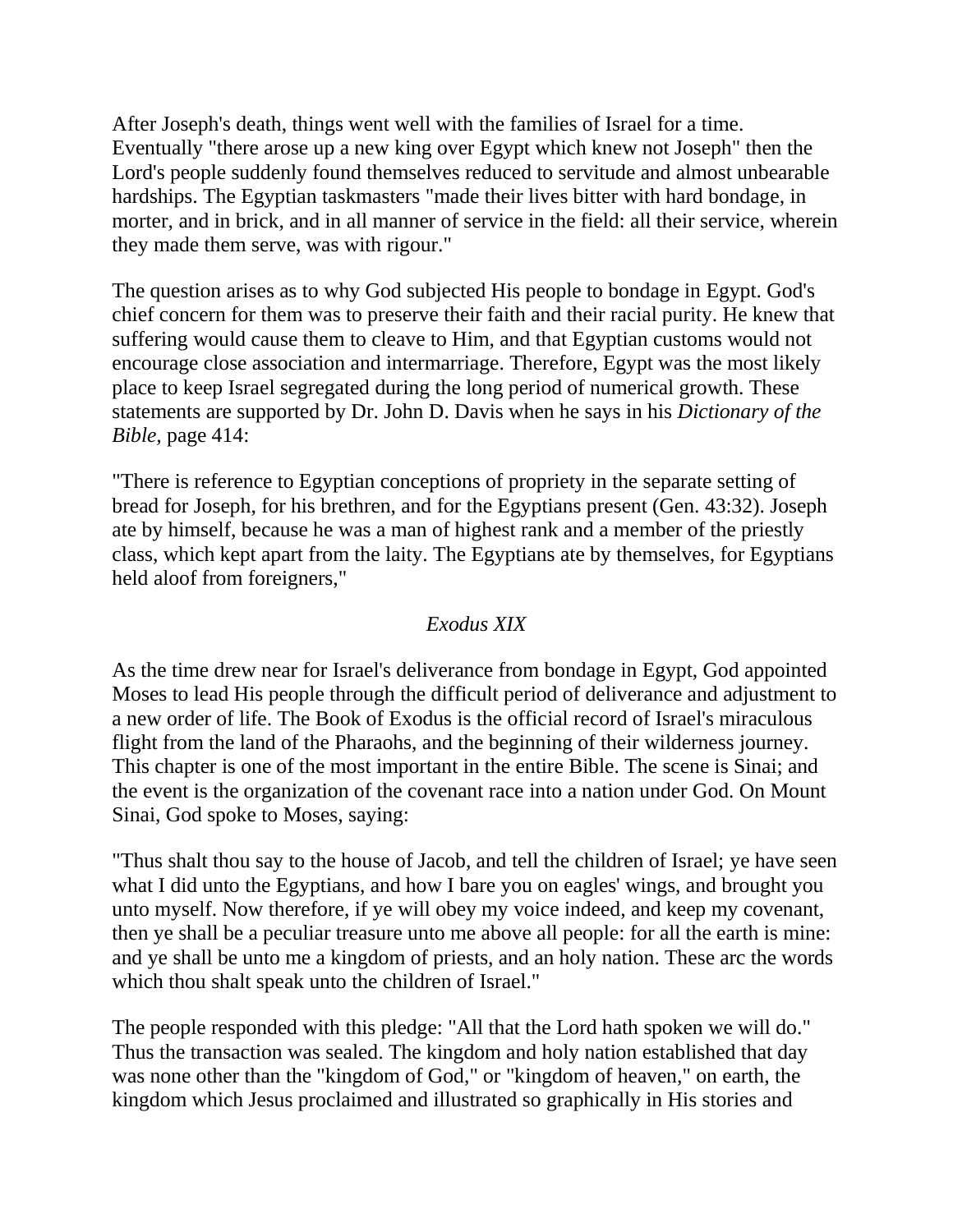parables. God called this kingdom and its citizens His "peculiar treasure, above all people" "the apple of His eye" to be guarded by all means against infiltration, subversion and corruption. This nation was chosen to do God's will, to demonstrate His presence and power to the entire world. "Eternal truths lost to the world, or buried beneath the customs of men, were to be revived illustrated by fresh facts set forth in a written law and a visible polity." To this end Moses was instructed to write out the Ten Commandments, the statutes, judgments, and ordinances of worship.

Considering the events of Sinai, it is evident that God drew a line of demarcation between His holy people and the idolatrous peoples about them. It is utterly stupid to insist that there is no difference in people that, in God's sight, all are equal in every respect. To say this is to make no distinction between man eating savages and dedicated Christians. What saith the Scriptures? With little or no comment we shall let the Bible speak for itself on the subject.

### *Exodus XXXIII*

When Moses was pleading with God to forgive Israel's idolatry, he said:

"I pray thee, if I have found grace in thy sight, shew me now thy way ... and consider that this nation is thy people .... If thy presence go not with me, carry us not up hence. For wherein shall it be known here that I and thy people have found grace in thy sight? Is it not in that thou goest with us? So shall we be *separated,* I and thy people, from all the people that are upon the face of the earth."

### *Deuteronomy VII*

"When the Lord thy God shall bring thee into the land whither thou goest to possess it, and hath cast out many nations before thee, the Hittites, and the Girgashites, and the Amorites, and the Canaanites, and the Perizzites, and the Hivites, and the Jebusites, seven nations greater and mightier than thou; and when the Lord thy God shall deliver them before thee; thou shalt smite them, and utterly destroy them; thou shalt make no covenant with them, nor shew mercy unto them; neither shalt thou make marriages with them; thy daughter thou shalt not give unto his son, nor his daughter shalt thou take unto thy son. For they will turn away thy son from following me, that they may serve other gods: so will the anger of the Lord be kindled against you, and destroy thee suddenly. But thus shall ye deal with them; ye shall destroy their altars, and break down their images, and cut down their groves, and burn their graven images with fire. For thou art an holy people unto the Lord thy God: the Lord thy God hath chosen thee to be a special people unto himself, above all people that are upon the face of the earth." (See I Kings II: 12.)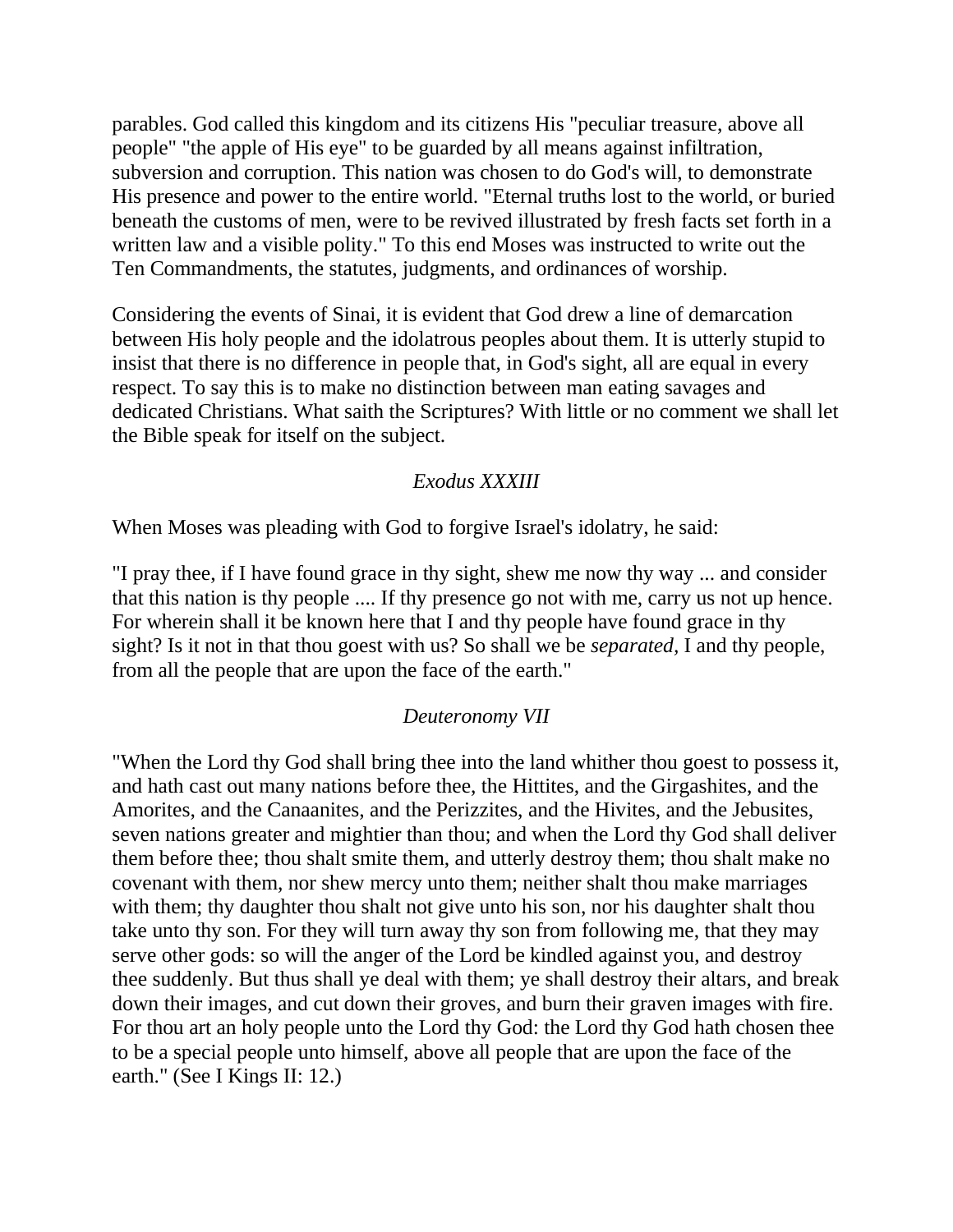# *Deuteronomy XXXII*

"Remember the days of old, consider the years of many generations: ask thy father, and he will shew thee; thy elders, and they will tell thee. When the Most High divided to the nations their inheritance, when he separated the sons of Adam, he set the bounds of the people according to the number of the children of Israel. For the Lord's portion is his people; Jacob is the lot of his inheritance." (32:79.)

# *I Kings XIII*

"After this thing Jeroboam returned not from his evil way, but made again of the lowest of the people priests of the high places: whosoever would, he consecrated him, and he became one of the priests of the high places. And this thing became sin unto the house of Jeroboam, even to cut it off, and to destroy it from off the face of the earth." (13:33-34.)

# *Ezra IX*

"And now, O our God, what shall we say after this? For we have forsaken thy commandments, which thou hast commanded by thy servants the prophets, saying, The land, unto which ye go to possess it, is an unclean land with the filthiness of the people of the lands, with their abominations, which have filled it from one end to another with their uncleanness. Now therefore give not your daughters unto their sons, neither take their daughters unto your sons, nor seek their peace or their wealth for ever: that ye may be strong, and eat the good of the land, and leave it for an inheritance to your children forever." (9:10-15; see the entire passage.)

### *Ezra* X

We quote briefly from this important chapter:

"Ezra the priest stood up, and said unto them, ye have transgressed, and have taken strange wives, to increase the trespass of Israel. Now therefore make confession unto the Lord God of your fathers, and do his pleasure: and separate yourselves from the people of the land, and from the strange wives. Then all the congregation answered and said with a loud voice, As thou hast said, so must we do . . . . Let now our rulers of all the congregation stand, and let all of them which have taken strange wives in our cities come at appointed times, and with them the elders of every city, and the judges thereof, until the fierce wrath of our God for this matter be turned from us,"  $(10:10-14.)$ 

# *Nehemiah* X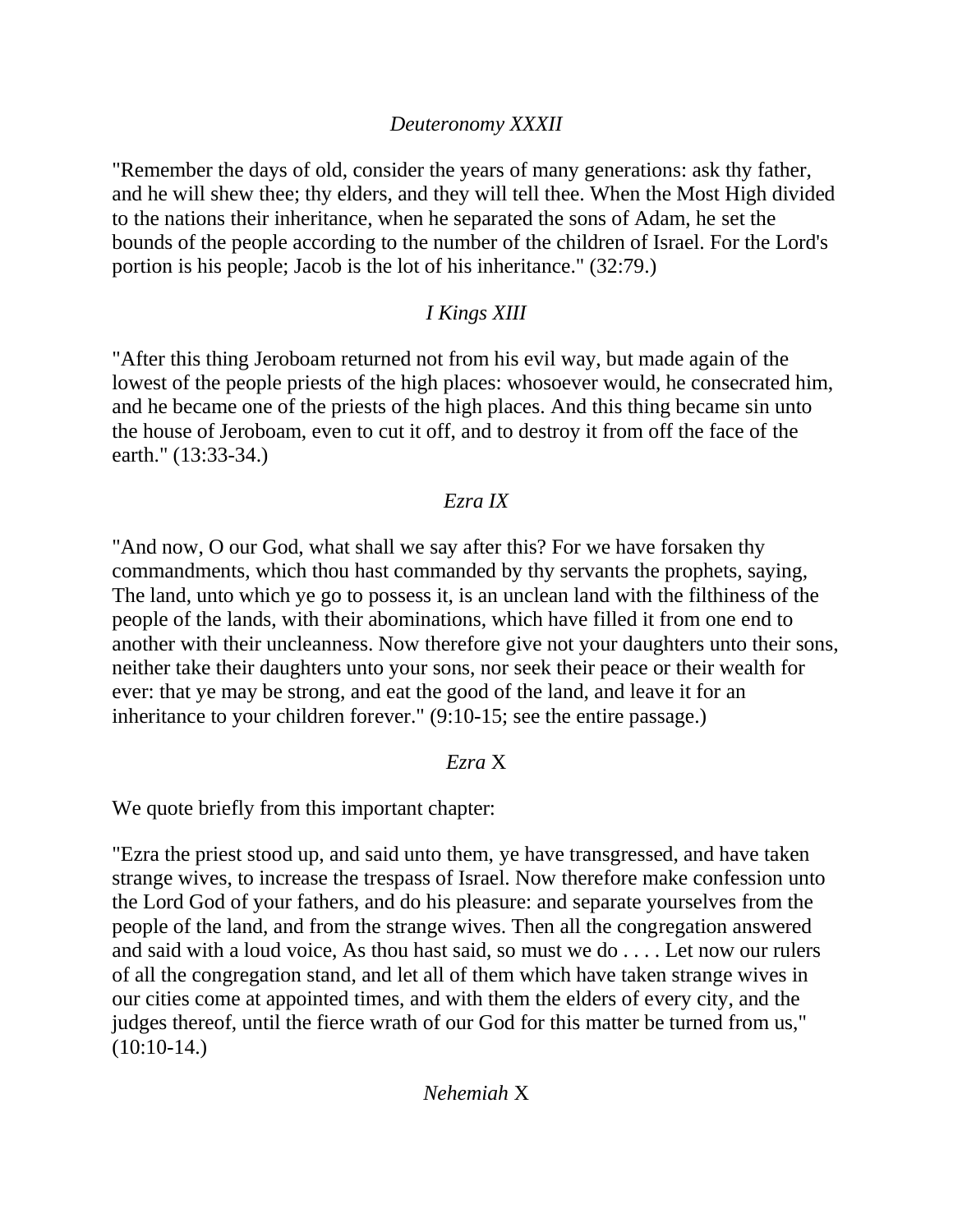"And the rest of the people, priests, Levites, warders, singers, temple attendants, and everyone who had separated from the natives for the law of God, along with their wives and sons and daughters, everyone old enough to understand, they all adhered to their fellows, the chiefs swearing, under penalty of a curse, to follow the directions of God given by Moses the servant of God, and to observe and fulfil all the commands of the Eternal our Lord, all his rules and regulations; we swore that we would not marry our daughters to the natives of the land, nor marry their daughters to our sons .... " (10:28-30, *Moffatt Trans.*)

### *Nehemiah XIII*

"Now it came to pass, when they had heard the law, that they separated from Israel all the mixed multitude .... Did not Solomon king of Israel sin by these things? Yet among many nations was there no king like him, who was beloved of his God and God made him king over all Israel: nevertheless even him did outlandish women cause to sin. Shall we then hearken unto you to do all this great evil? To transgress against our God in marrying strange wives? And one of the sons of Joiada, the son of Eliashib the high priest, was son in law to Sanballat the Horonite: therefore I chased him from me. Remember them, O my God, because they have defiled the priesthood, and the covenant of the priesthood, and of the Levites." (13:3, 26-29.)

# *Malachi II*

"Judah hath dealt treacherously, and an abomination is committed in Israel and in Jerusalem; for Judah hath profaned the holiness of the Lord which he ought to love [marginal reading], and hath married the daughter of a strange god. The Lord will cut off the man that doeth this, the master and the scholar, out of the tabernacles of Jacob, and him that offereth an offering unto the Lord of hosts." (2:11-12.)

In the foregoing paragraphs we have before us God's unequivocal and unchanging law concerning segregation of the races of mankind.

Other historians, and Israel's great prophets also, have much to say about the results of ignoring Divine commands, both for their own time and for our day as well, but it is not necessary to cite more examples for the present purpose.

God sent no outstanding states· men or inspired prophet to Jerusalem and the remnant of Judah after Nehemiah and Malachi, until the Advent of Jesus Christ. It was a period of four centuries during which no voice of authority challenged and rebuked the people; consequently, there was no limit to the excesses of racial admixture and subsequent deterioration of faith and morals. It was in such an evil time that Jesus was born in Bethlehem. He came to His own and they "received him not." That is, He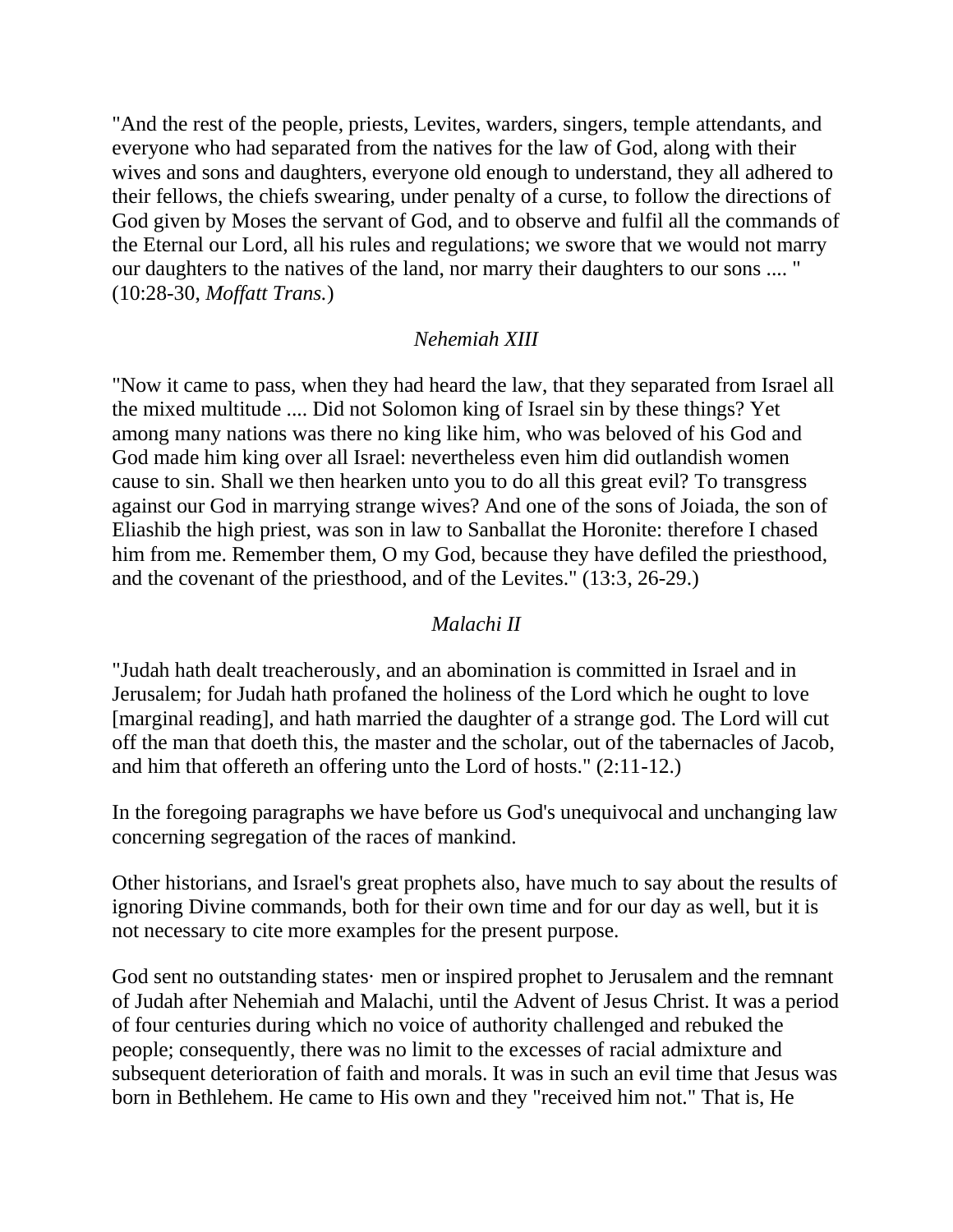came to His own chosen land and Holy City, the seat of His future reign over Israel, but those in authority neither knew Him nor received Him.

If the Jewish leaders of that time had been true sons of Israel, they would have recognized and received Jesus. For verification read the eighth chapter of John's Gospel. Among other things in this heated controversy, Jesus said:

"If ye were Abraham's children [*i.e.,* children of the covenant], ye would do the works of Abraham. But now ye seek to kill me, a man that hath told you the truth, which I have heard of God: this did not Abraham. If God were your Father, ye would love me: ... Ye are of your father the devil, and the lusts of your father ye will do. He that is of God heareth God's words: ye therefore hear them not, because ye are not of God."

Bear in mind always that it was *not* the faith of the Jews which Jesus used as the foundation of Christian faith *but the faith of Abraham and Moses.* (See John 5:38-47.) Jesus knew the background of the Jews *and Judaism.* They had been mongrelized since the days of Ezra and Nehemiah. The latter said of them:

"In those days also saw I Jews that had married wives of Ashdod, of Ammon, and of Moab: and their children spake half in the speech of Ashdod, and could not speak in the Jews' language, but according to the language of each people." (Neh. 13:23-24.)

They were not true Israelites either in lineage or faith. Our Lord branded them as usurpers and hypocrites. They adhered to certain forms of Israel's religion, but for profit they desecrated the temple, perverted the law, and robbed the people. Jesus said to them:

"Full well ye reject the commandment of God, that ye may keep your own tradition." (See Mark 7 and Matt. 23)

That tradition bore the marks of Babylon then, and continues to do so in the Judaism of today.

Some people object to the use of Old Testament laws as authority in the Christian era. Old stuff, they say, irrelevant to the Gospel! Well, let us see. The very first subject dealt with by Jesus in His discourse, recorded by Matthew in chapters 57, was the relation of Old Testament law to His Gospel. On this important issue, Jesus declared:

"Think not that I am come to destroy the law, or the prophets: I am not come to destroy, but to fulfill. For verily I say unto you, Till heaven and earth pass, one jot or one tittle shall in no wise pass from the law, till all be fulfilled." (5: 17-18.)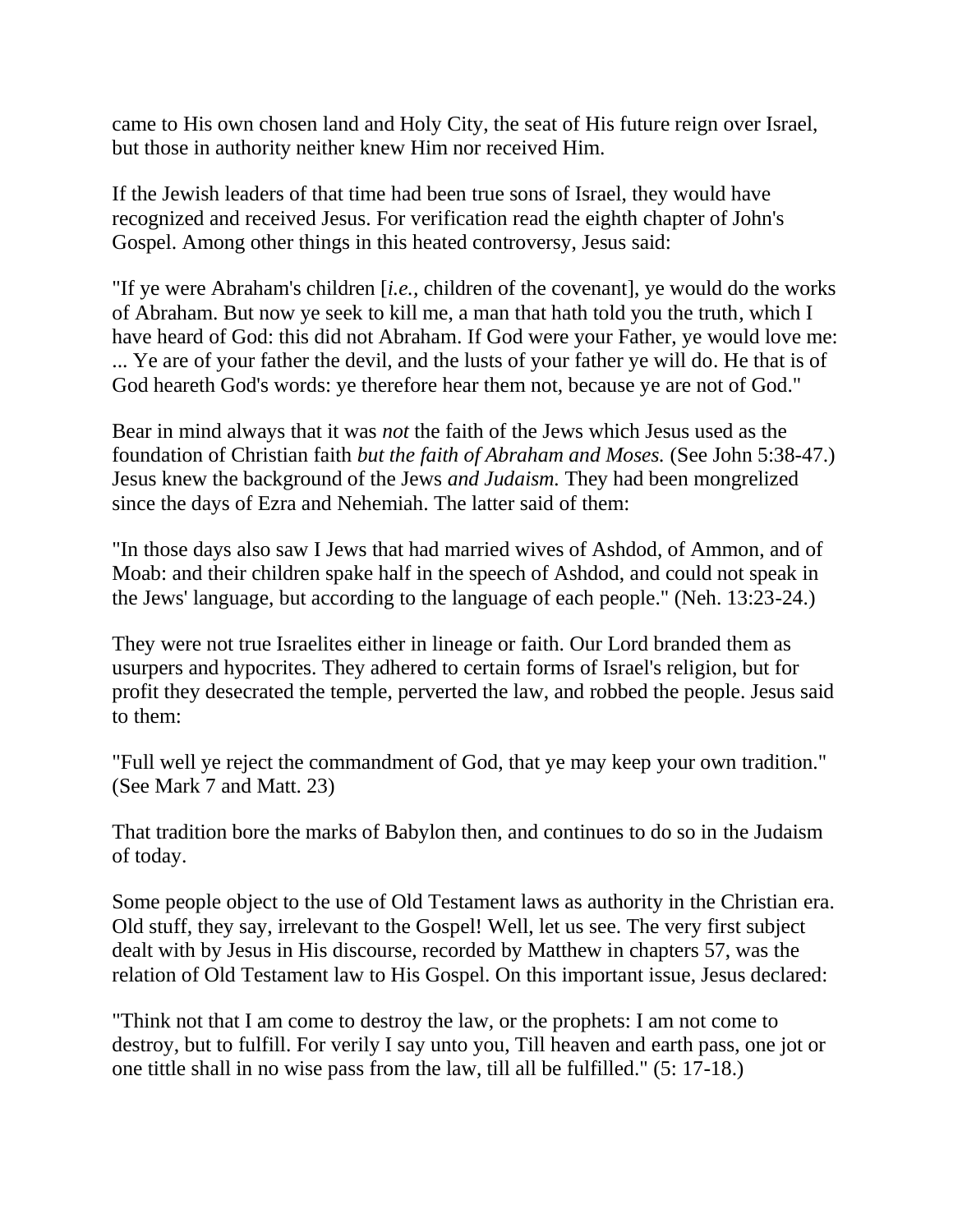One of the oldest and most fundamental of Divine laws is, as we have seen in this study, the prohibition of racial amalgamation. It is as fixed as the law against idolatry, theft or murder, and was never abrogated by Jesus Christ. Only the ordinances pertaining to animal sacrifice were abolished by the Christian Gospel. The unchanging basic laws were made more binding than ever by Jesus' interpretation of them. They were codified by Moses and confirmed by Christ as the Constitution of His everlasting Kingdom of righteousness.

New Testament writers said little or nothing about the law of segregation because it never occurred to them that Christians would question or repudiate any fundamental law in the Old Testament. They took for granted that believers would understand that Christian society must develop within the framework of Biblical law, as enunciated by God from the beginning, and as ratified by Jesus when He came. *To be all one in faith does not imply all one in race.* Oneness of faith in Christ does not abolish the innate barriers of race, which God ordained for the good of all races.

Paul's statement in Acts 17:26 is now so interpreted as to make it mean the exact opposite to what Paul intended. It reads:

"And hath made of one blood all nations of men for to dwell on all the face of the earth, and hath determined the times before appointed, and the bounds of their habitation ... ,"

Without quoting the latter part of this verse, some people make much ado over the first clause, and use it glibly to overthrow all previous Biblical teaching concerning racial separation. The key word used to prove the oneness of all mankind is "blood"; yet, actually, it proves nothing, because the word "blood" does not appear in ancient manuscripts. It was added by translators. "Himself giving to everyone life and breath and all things; because He made by One [*i.e.,* Christ] every race of men to dwell upon the whole face of the earth."

Then comes the part which is seldom quoted: "*and hath determined the times before appointed and the bounds of their habitation."* This makes sense and leaves Paul's teachings consistent with Old Testament law.

An unholy mixing of races in defiance of God's stated command is the gravest danger now threatening Christian civilization. The patter about equality of all races, without regard to their inherent character and potentialities, is foolishness. It is not supported by the Bible or by the facts of life. However, it serves well the purpose of the Communist conspiracy and politicians looking for votes.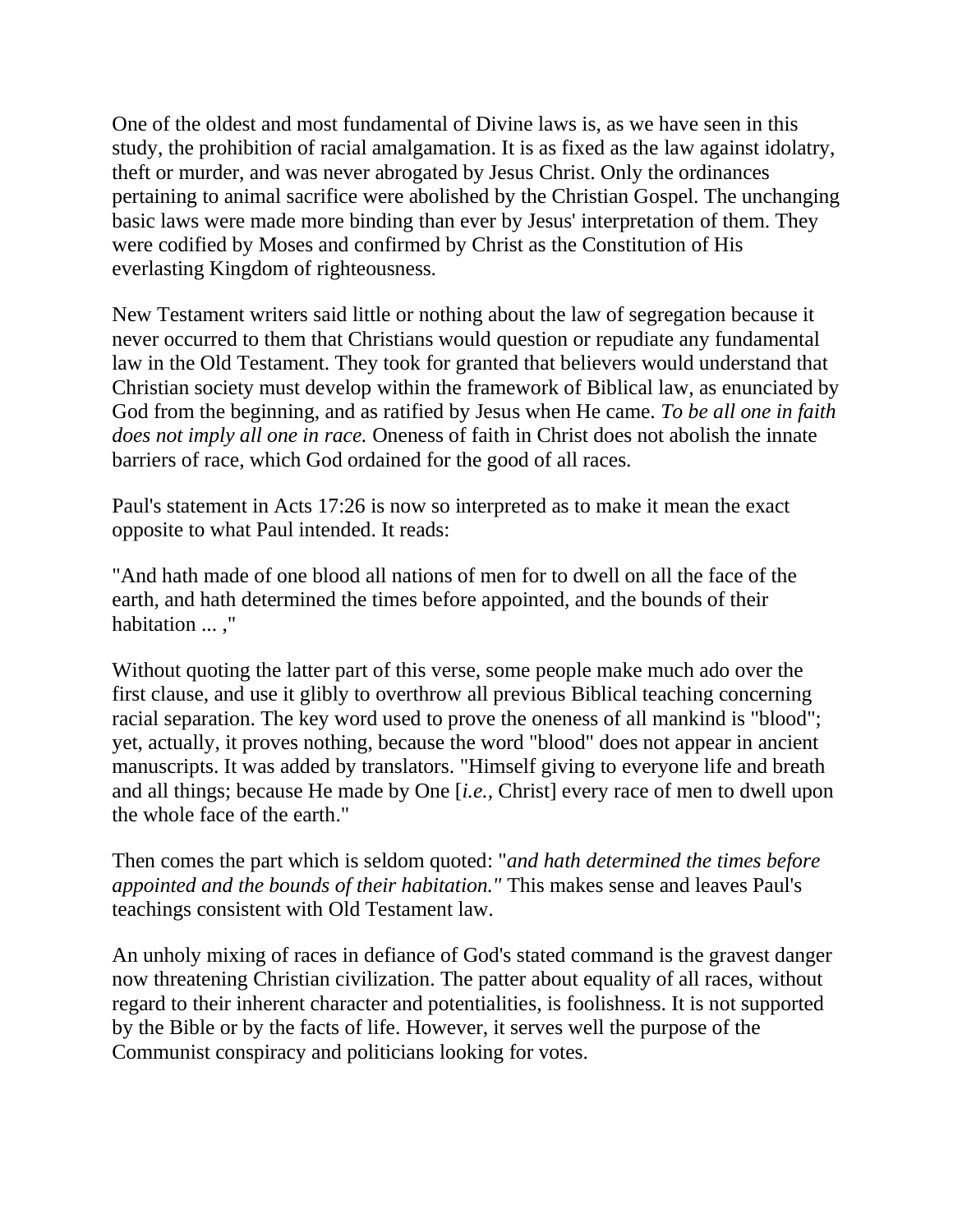We are indebted to *The Southern Conservative* for an article by the Rev. James P. Dees, Rector of Trinity Episcopal Church, Statesville, North Carolina. In this article titled, "Conspiracy Is Afoot to Destroy the Social and Cultural Life of the South," the Rev. Dees says in part:

"There is a conspiracy afoot to destroy the South. The members of this conspiracy are of various backgrounds. Their basic aim, knowingly or unknowingly, is to destroy the social and cultural life of the South and the white race by amalgamation of the races. Component elements of this conspiracy to destroy the South are the Communist Party, the NAACP, the United Nations, the National Council of Churches, the leadership in many denominations of the Christian Church, elements of the TV networks, elements of the movie industry, a number of leading magazines with nationwide circulation, elements in the Republican and Democratic Parties, and, to a large extent, the Press.

"Large foundations reportedly are putting large sums of money into the integration program all over the country. Many others are pushing integration: The YMCA, religious liberals, various dubbed do gooders, etc., and many sincere and good ministers of the Gospel. They have succumbed to and been traduced by the integration propaganda of the Communist Party, the NAACP, and various liberal and unorthodox theologians bleating their shibboleths of 'Justice' and 'Freedom.' In the interest of their unnatural religious and social philosophy, they are working to destroy the races that God has created, crying 'one world brotherhood' and 'racial equality,' neither of which conceptions have any substantiation whatsoever in the Scripture or in the study of mankind anthropology, psychology, etc. ...

"The Supreme Court has violated, in my opinion, the Constitution which they have sworn to uphold, and they should be impeached. Strong sentiment is arising all over our nation to restrict the Court; but when you have such a Court as the one we have now, the only practical remedy is to kick them out and put new men in ... This conspiracy to effect the submersion of the white race under a Negro society must not prevail. We are forced to take a stand."

The United States needs many more preachers of the Gospel with the insight and courage of Dr. Dees. The Christian ministers who show the most real love and concern for all races are those who tell them God's truth as revealed in the Scriptures. For no race of mankind will fail to be blessed abundantly if it stays within the orbit assigned to it by the will and purpose of the Creator.

But any commingling of races, that leads to close contacts and the possibility of amalgamation, is as evil now in the Christian Era as it was in the days of Noah. Strange as it may seem to the doubter, it was Jesus Himself who looked forward to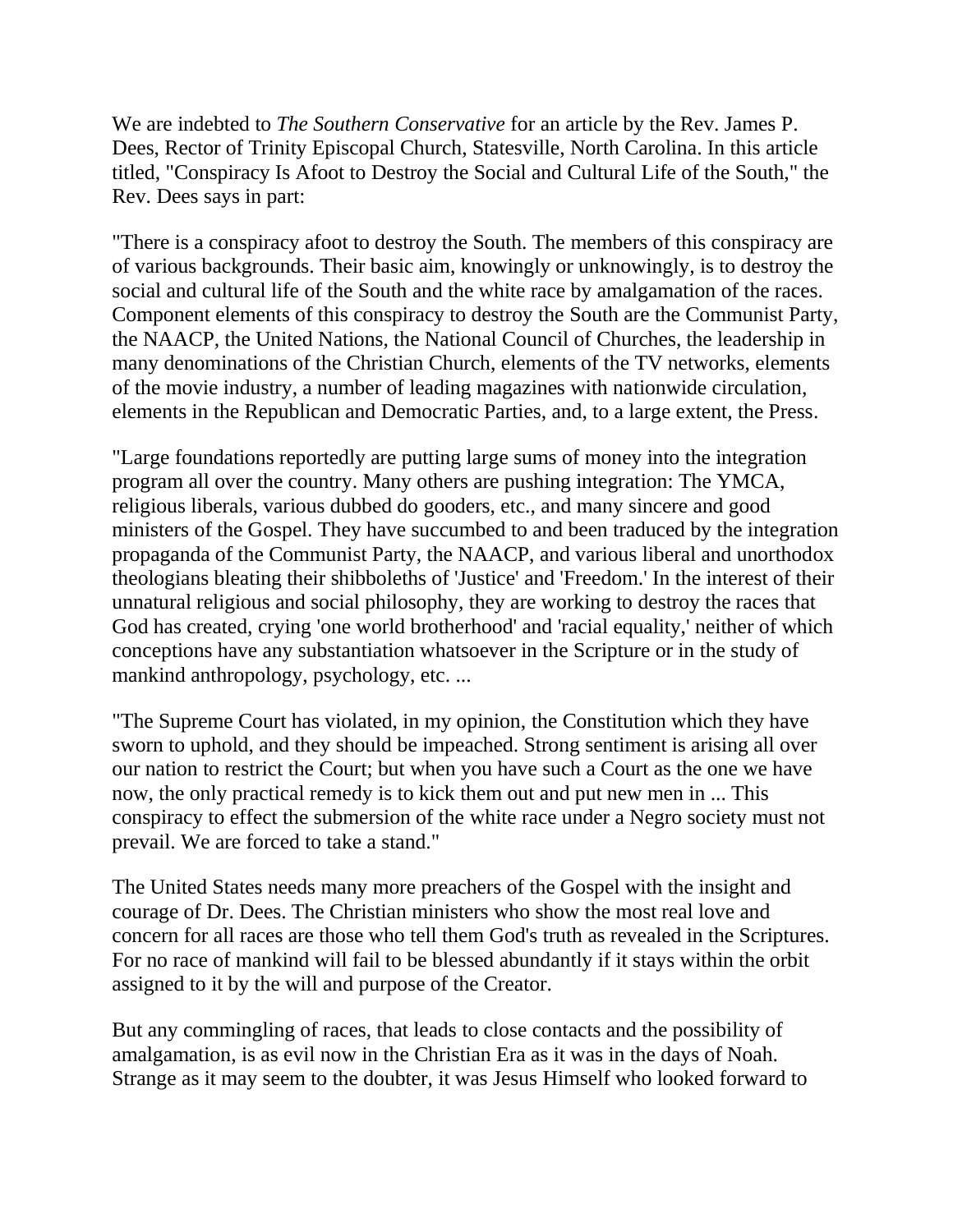our generation, then brought us back in a full circle to the ancient time of Noah. Speaking of His return at the end of the age, Jesus said:

"For as it was in the time of Noah; Gen. 6-7 so it will be at the coming of the Son of Man. At that time, before the deluge, men were busy eating and drinking, taking wives or giving them, up to the very day when Noah entered the ark, nor did they realize any danger till the deluge came and swept them all away; so will it be at the coming of the Son of Man." (Matt. 24:37-39, *Weymouth Trans.*)

Clearly Jesus implies here the similarity of conditions in the latter days to those existing in the days of Noah. Jesus would not have condemned ordinary legitimate marriages; therefore, He must refer to practices which violate Divine law, as, for instance, multiple marriages, Hollywood style. But His comparison to Noah's era indicates a more specific charge, some evil prevalent at that time, which will recur prior to His Return. In that case we may expect to find the covenant race, Christian in name if not in practice, making numerous marriages with other races, a process that defiles and destroys the purity of all participating races. This sin brought judgment by water in Noah's day and it will bring judgment by fire in the day of Christ's Return. (See II Peter 2:4-5; 3:6-7.)

Mr. Paul Harvey, in a news report about a year ago, stated that U. S. service men in Japan, at that time, were marrying Japanese girls at the rate of one hundred per week. This is a sample of how "hot" and "cold" wars are being used around the world to mongrelize the Lord's people in western Christian nations. Apropos of the situation, we quote Psalm 12:8 and Proverbs 29:2:

"The wicked walk on every side, when the vilest men are exalted .... When the righteous are in authority, the people rejoice: but when the wicked beareth rule, the people mourn."

Top TV programs, cinema and stage productions are being used profusely to publicize plays based on romantic scenes and marriages between white men and women of dark colored races. Soon they will get around to mating white women with Negroid and other varieties of dark color as the most cultural form of entertainment in this once glorious but now benighted land.

Here is an illustration of how the idea is catching on even in southern churches. Not long ago the pastor of a Methodist Church in our town exultantly announced from his pulpit and in the local newspaper that "there is no order for a color line anywhere in the Bible." He then qualified for the booby prize with this comment on interracial marriages: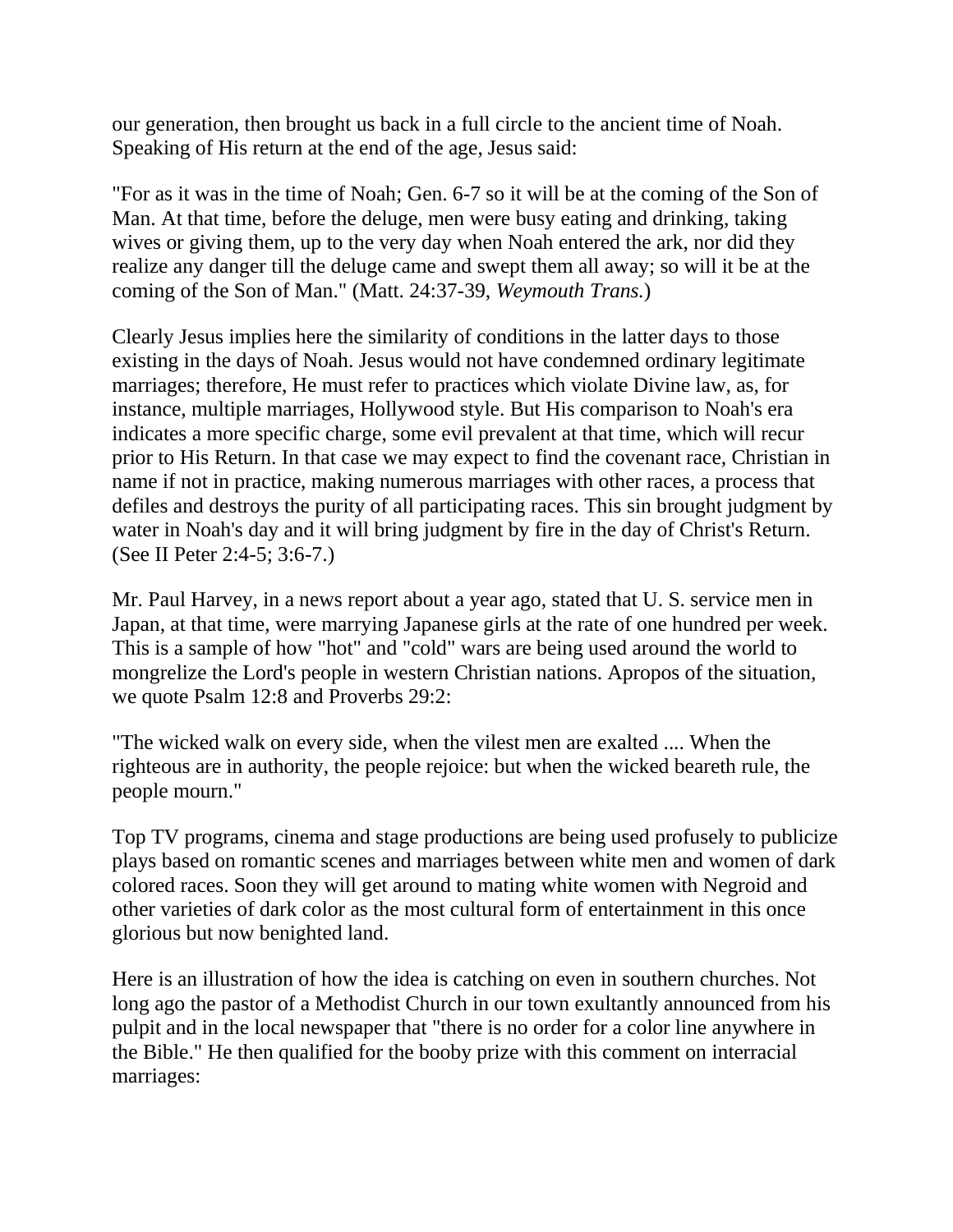"Nobody tells us who we can have for our friends, and I for one am not concerned whether my child marries his own race or another. After all, he has his life to live, and we ought to realize that the fate of the world hinges, not on whether we stay white or Negro or yellow, but on how we follow Jesus."

Communists can relax now, as the churches are doing their work for them with more speed and success than they had ever dared to hope. A special report to the *Dallas News* some months ago stated that United Church Women of Texas, in annual session at San Antonio, voted to support the ruling of the Supreme Court on segregation. The report continues as follows:

"In a resolution in the field of human rights, the women urged that each local church build a fellowship 'without barriers.' They urged that Texas legislators eliminate from the state statutes any law therein which requires segregation or 'any form of discrimination based on race, color, or creed.'

"Featured speaker of the Assembly was Mrs. David Baker of New York, editor of *The Church Woman.* She was a member of a team that made a good will trip around the world for the United Church Women. The team was interracial, international, and interdenominational. The breaking down of barriers 'is the Christian thing to be doing in our age,' she said."

To which we add: *That is exactly what the people of Noah's time thought just before the deluge.*

A staff writer of the *Dallas News,* Dick West, wrote in one of his editorials:

"Everywhere now you hear the following line, as though some preconceived pushbutton technique suddenly had set it in motion: 'Segregation is un Christian.' Good, conscientious, devout church members are wrestling with their souls. Some are developing a guilt complex. A prominent Presbyterian lay leader thinks 'genuine Christians' are in the minority in the South because the majorities are segregationists.

"All of which means that if you go to a segregated church, according to this gentleman and the current line, you are not a Christian .... What had been the practice, and Christian, for nearly five generations in America suddenly, by a decision of the Supreme Court, becomes the wrong practice and un Christian. But morals are not necessarily the law, just as the law is not always moral. It is hard to believe that honest, God fearing, God worshiping Negroes desiring to worship their own way in their own institutions are suddenly un Christian, and the same with whites.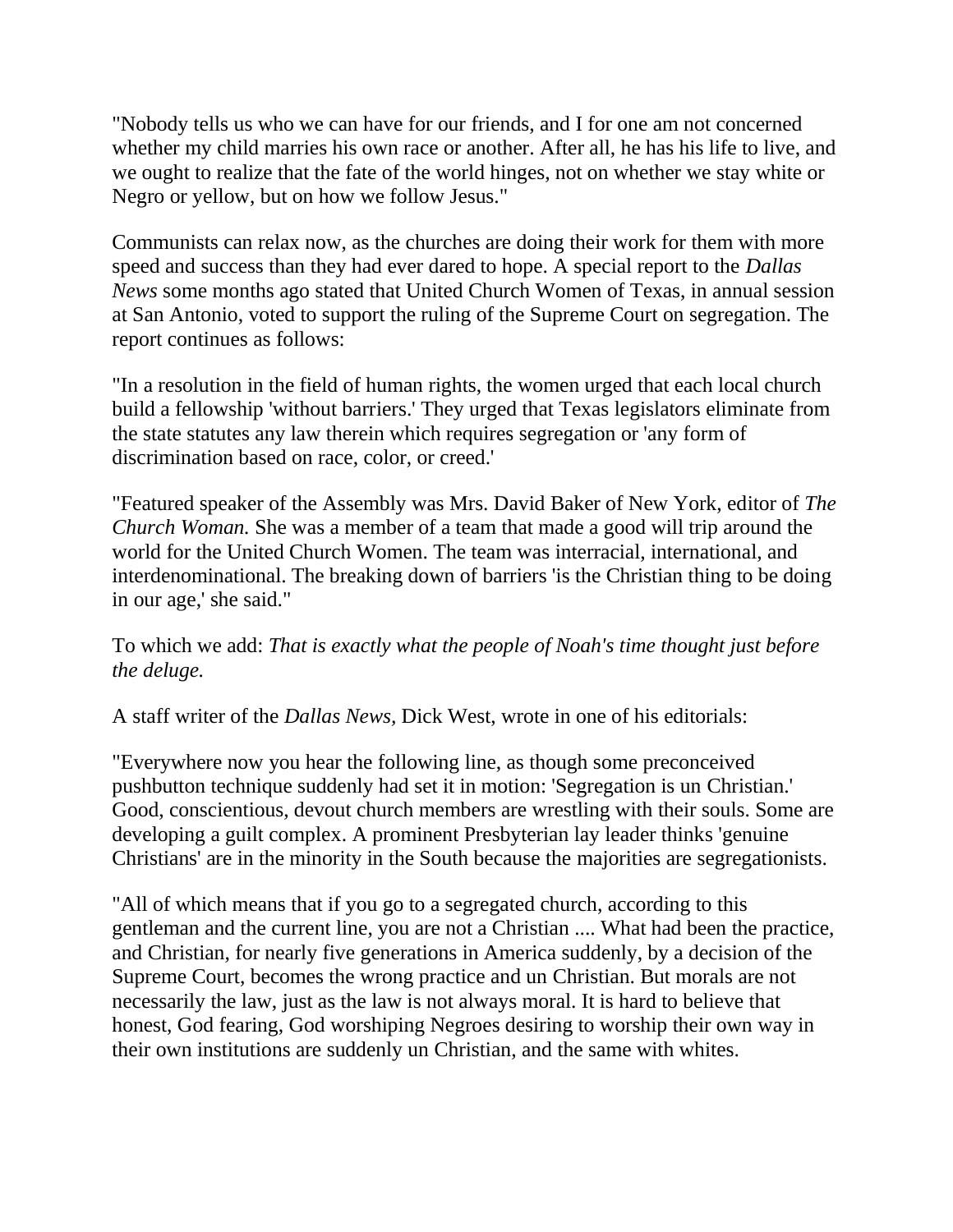Here a complicating angle enters. It is of record that the Communists, themselves, hope to stir social rebellion through churches just as they hope to destroy faith in America through the schools. Lenin ordered it. It is of record from their own mouths that their prime target in this rebellion is the South where the racial problem is so pronounced. 'There is no proof,' a reader writes, 'that we who believe in integration in churches are following the Communist line.'

"There is no proof, by the same token, that those who worship in their own kind of churches are un Christian. But the effort to confuse the conscience continues. When the conscience is confused, there is little to believe in. When there is nothing to believe in, there is nothing to defend. Get the idea?"

Mr. Henry T. Hinsch, a man of keen discernment, wrote this apt and timely comment on the American scene:

"Edward J. Odam, Jr., national church secretary of NAACP, says there are twenty ministers, some in Texas, serving as presidents of local NAACP branches. Booker T. Washington, addressing a group of Negroes, said, 'I believe that in the Providence of God you were brought here to get the white man's education and religion. Now you ought to go back and give it to your people.'

"The Negro was brought here by the greed of white men and Negroes. But all they have, they got from the white man. White missionaries, men and women, still have to go to Africa, while the Negro laymen and ministers join the NAACP,"

As we have seen already in this study, the Covenant Race was strictly forbidden to permit foreigners of other races, either white or colored, to hold positions of leadership in the nations of Israel. Like their forebears in ancient times, the Lord's people today are disregarding that command. High government posts and agencies are swarming with men and women whose roots are elsewhere, and whose aim is to abolish the character and government of the United States as we have known it in the past.

The plan moves on apace. An editorial in *Life* informs us with pride that President Eisenhower "has appointed more than a dozen Negroes to important government positions, notably J. Ernest Wilkins of Chicago, Assistant Secretary of Labor for International Affairs and the first Negro to achieve subcabinet rank." We are told also that "Sherman Adams' staff includes the first White House Negro secretary." It might be a good thing for the President, his advisers, and the voters as well, to remember what happened to King Jeroboam and other rulers in Israel for making the same mistake.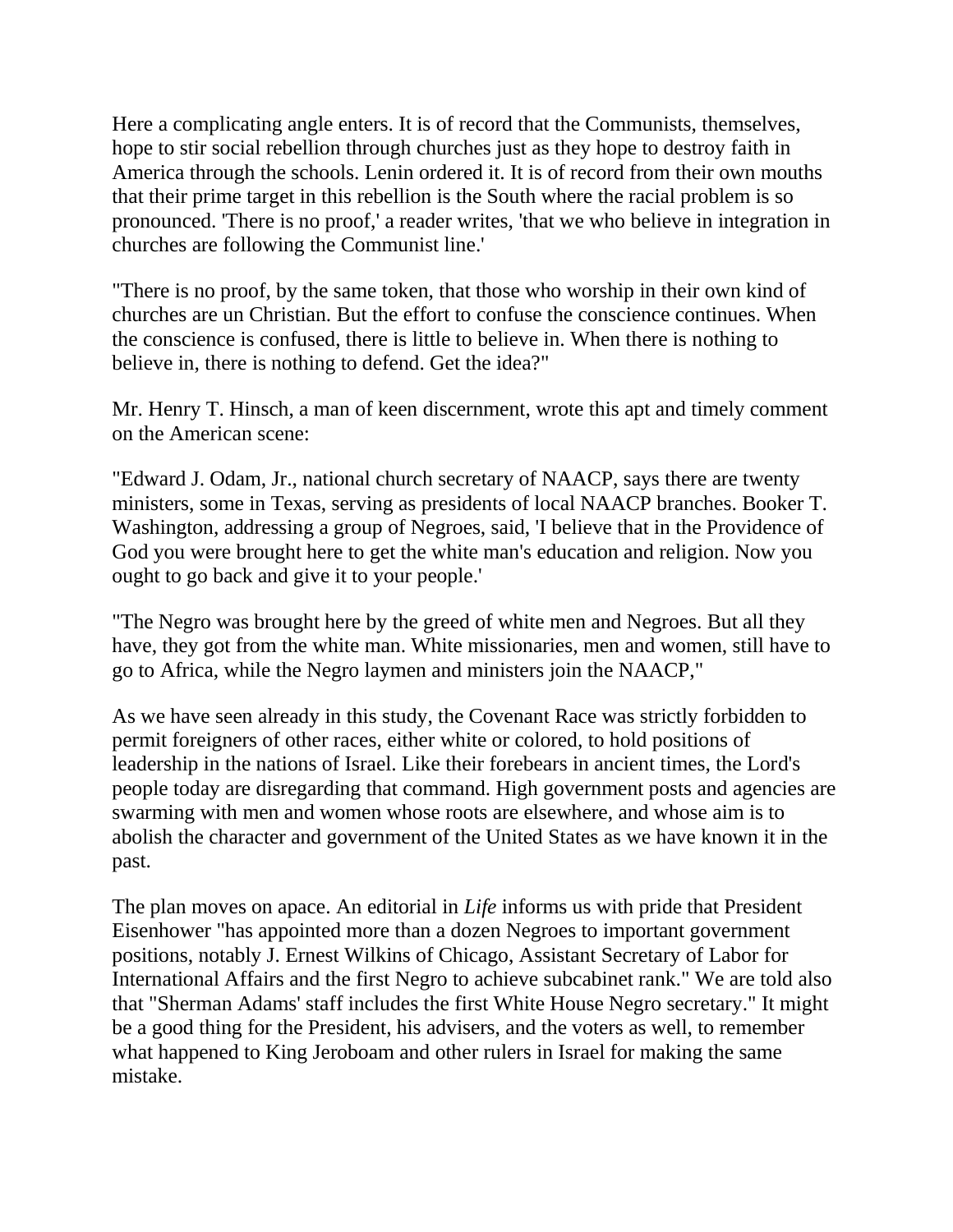Yes, the Bible is a discriminating Book, both as to race and creed. Beware of the cliché "no discrimination." Unless, of course you want to join hands with international schemers in destroying the Christian heritage which guarantees your freedom.

The race of Abraham, Isaac, Jacob and Joseph now the kindred Anglo Saxon Celtic Christian peoples of the United States, the British Company of Nations, and Western Europe cannot commit to other races the supreme place which God has assigned to that race alone. The exalted position of the Bible's Covenant Race carries with it worldwide moral and spiritual responsibilities, which no other race has the God given ability to perform. This Divine commission demands of us the spirit of humility and love. As the Apostle Paul reminds us, "Who maketh thee to differ from another? And what hast thou that thou didst not receive?"

Let none boast of superiority for we are called of God to be *His Servant Race.* God speaks to His beloved people through the Prophet Isaiah. Note that the message concerns a future time when they no longer understand their past and their relation to the Old and New Covenants. Consider also at this point that the prophet's message is addressed to the whole house of redeemed Israel, *and not to the Jews.* The Jews rejected Christ the Redeemer and His Gospel; they have never done the witnessing that God commissioned Israel to do; they are not a company of kindred nations; in fact, they neither do the work nor bear the marks of Israel.

Here are a few statements from Isaiah to clarify the status of modern Christian Israel nations:

"Who is blind, but my servant? Or deaf, as my messenger that I sent?" (42:19.)

"But now thus saith the Lord that created you, O Jacob, and him that formed thee, O Israel, Fear not: for I have redeemed thee, I have called thee by my name; thou art mine. When thou pasest through the waters, I will be with thee; and through the rivers, they shall not overflow thee: when thou walkest through the fire, thou shalt not be burned; neither shall the flame kindle upon thee. For I am the Lord thy God, the Holy One of Israel, thy Saviour." (43:1-3)

"Bring forth the blind people that have eyes, and the deaf that have ears .... Ye are my witnesses, saith the Lord, and my servant whom I have chosen; that ye may know and believe me, and understand that I am he: before me there was no God formed, neither shall there be after me. I, even I, am the Lord; and beside me there is no saviour." (43:8, 10-11.)

We are, indeed, a peculiar people. Chosen above all *and segregated* for service to the whole world: